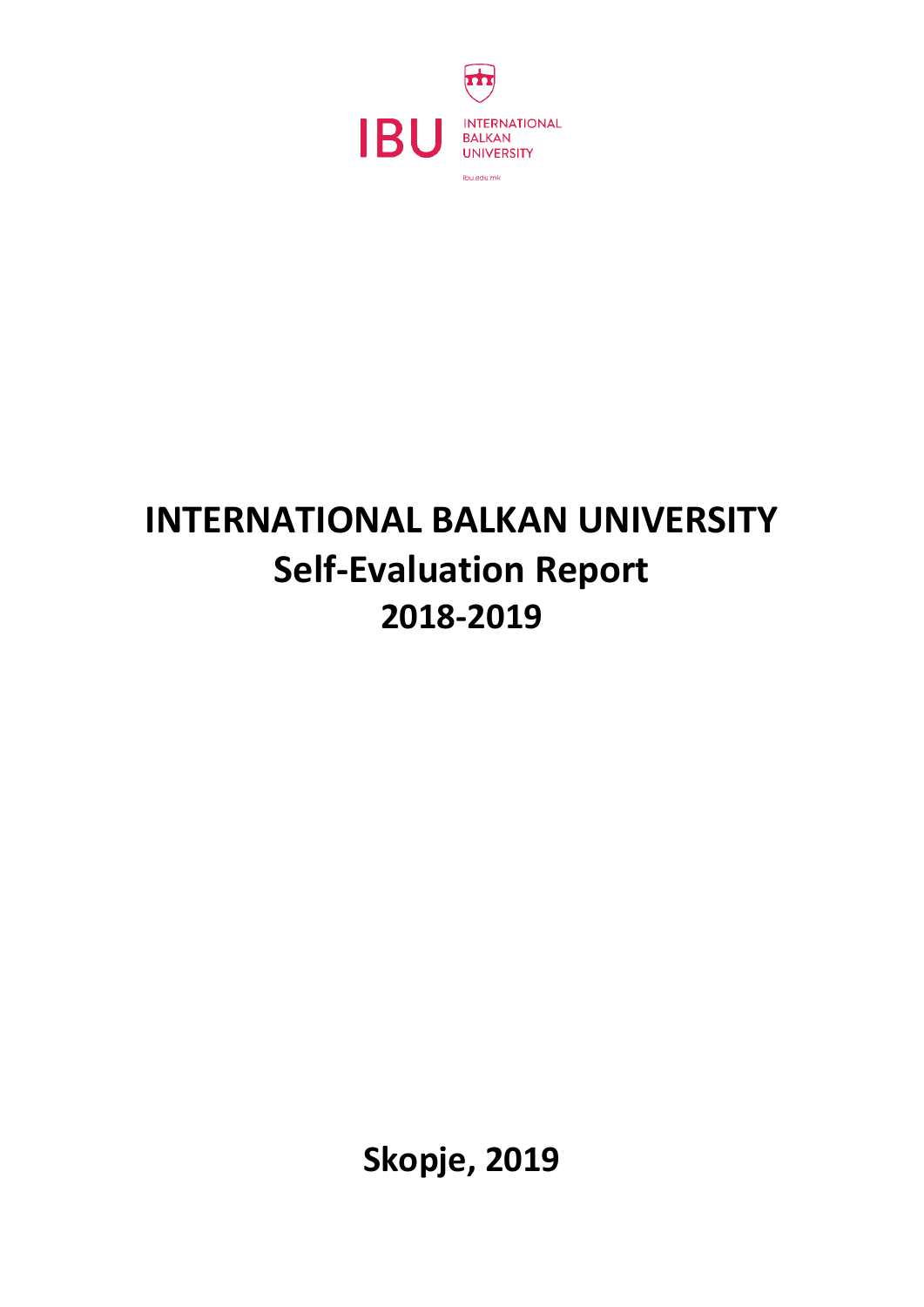# Content

## **Contents**

| 2.3. Licensing, quality assurance and accreditation of institutions and /or programs 9 |  |
|----------------------------------------------------------------------------------------|--|
|                                                                                        |  |
|                                                                                        |  |
|                                                                                        |  |
|                                                                                        |  |
|                                                                                        |  |
|                                                                                        |  |
|                                                                                        |  |
|                                                                                        |  |
|                                                                                        |  |
|                                                                                        |  |
|                                                                                        |  |
|                                                                                        |  |
|                                                                                        |  |
|                                                                                        |  |
|                                                                                        |  |
|                                                                                        |  |
|                                                                                        |  |
|                                                                                        |  |
|                                                                                        |  |
|                                                                                        |  |
|                                                                                        |  |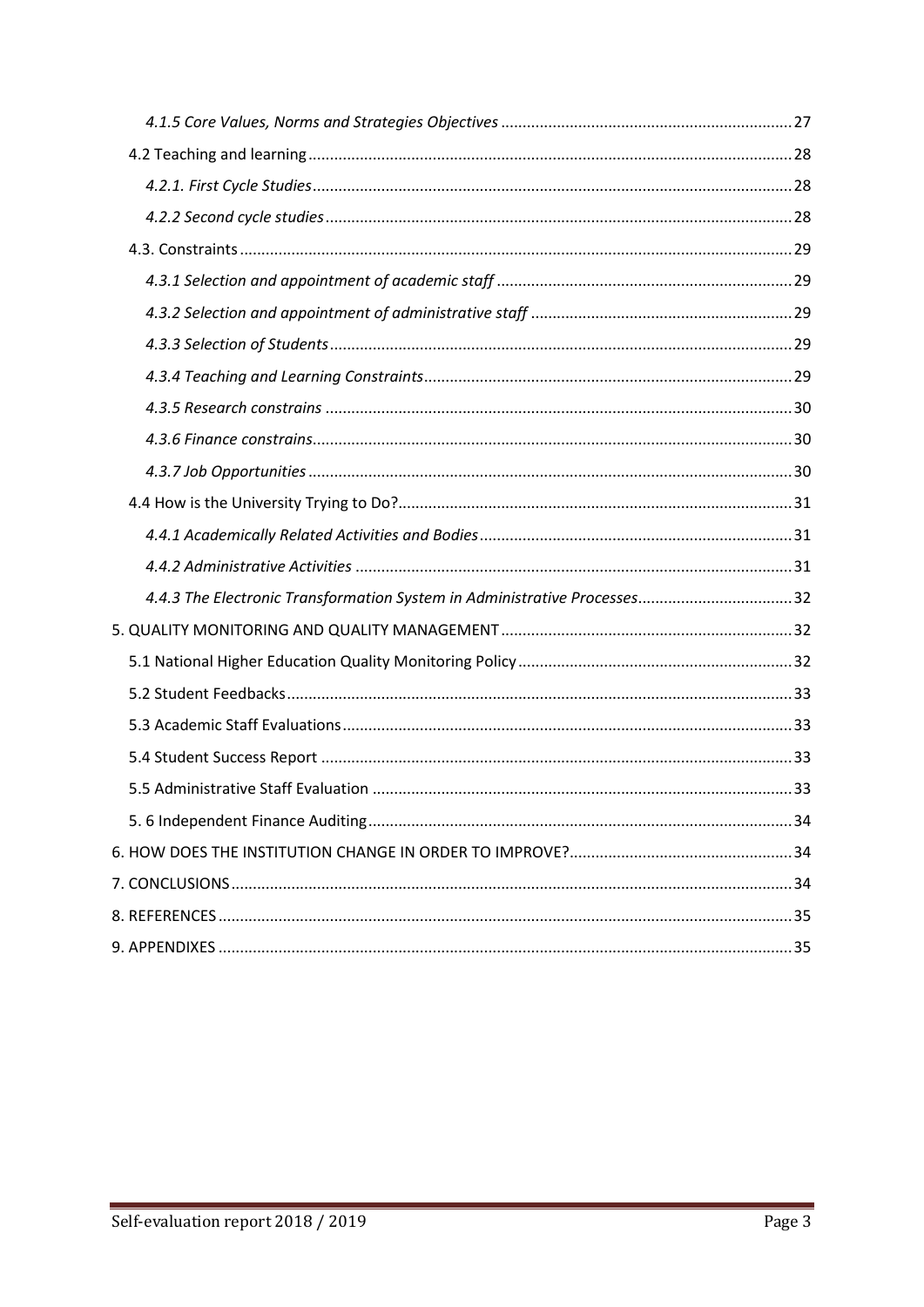## **INTERNATIONAL BALKAN UNIVRESITY**

**Rector**  Prof. Dr. Mehmet Dursun Erdem

**Vice -Rectors**  Asst.Prof. Dr. Sener Bilali Assoc.Prof. Dr. Aleksandra Porjazoska Kujundziiski

## **Address**

Makedonsko- Kosovska Brigada bb, 1000 Skopje, Republic of Macedonia

## **Contact details**

**Tel** +389 2 55 15 000 **Email**: rector@ibu.edu.mk; info@ibu.edu.mk

## **Istanbul Branch Office Address**

Millet Cad. Selcuk Apt. 87/7 Istanbul, Turkey **Tel** +90 212 584 26 27 **Fax** +90 212 584 26 37 **Email** istanbulofis@ibu.edu.mk **www.ibu.edu.mk**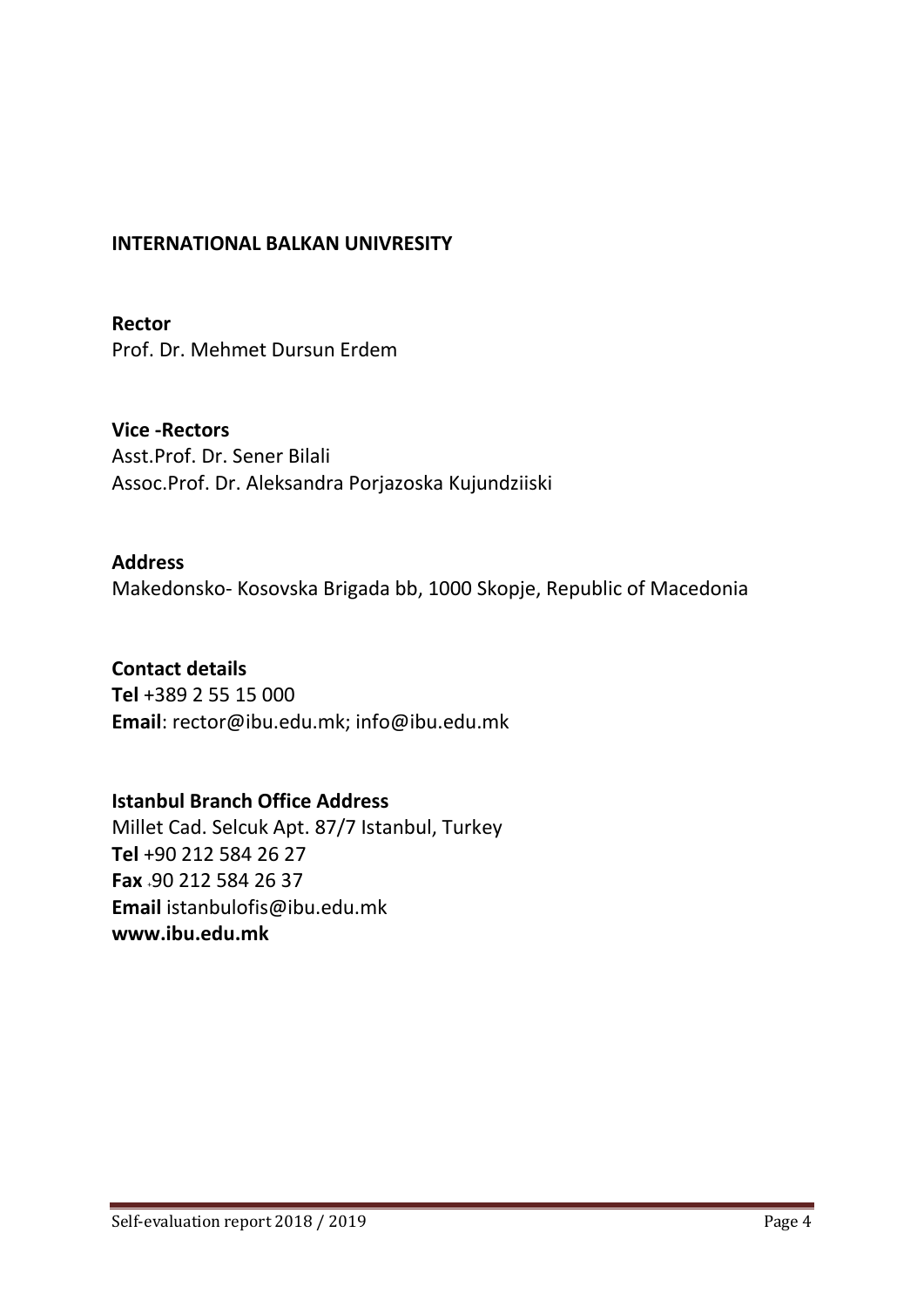### <span id="page-4-0"></span>**1. INTRODUCTION**

The role and mission of higher education institutions is establishment, protection and communication of knowledge with the ultimate goal to prepare students for professional engagements that need implementation of scientific achievements and expertise, cultural and language diversification, stimulating technological progress, development of art, technical culture and sport, as well as provision leading to the social and economic stability, and prosperity of the society. These goals shall be achieved by:

- Organizing studies arranged within the frame of study programs of first, second and third cycle of studies.
- Realization of fundamental, developmental and applicative research and applicative activities.
- Transfer of scientific and professional knowledge.
- Education under the equal conditions.
- Provision of the system of long-life learning.
- Establishing cooperation with domestic and foreign institutions of higher education, scientific institutions and other forms of international collaboration.
- Starting other forms and ways of raising the basic educational level and activating a constructive competitions between different approaches and ideas.
- Involvement of students in management, particularly in the matters related to the quality of education and student issues.

In the process of achievement of goals and aims, a higher education institutions, among which International Balkan University (IBU) as well, need to establish a system of quality assurance that provides evaluation of the quality of the institutions, their study programs and academic staff.

In accordance with the Law of Higher Education (Official gazette of R. Macedonia, No. 82 from 08.05.2018), the evaluation process includes the following steps: external evaluation, selfevaluation and system of evaluation of the quality of academic staff.

External evaluation aims assurance of unified quality in higher education in Europe by the application of previously determined and approved standards, procedures and directions applied by European Association of Quality Assurance in Higher Education (ENQA) and other institutions, organizations and associations responsible for quality assurance in higher education. The external evaluation is carried out by external evaluators, as determined by the Law in Higher Education of R. Macedonia.

Self-Evaluation process is administered by the Commission of self-evaluation, established by the Senate of the University. Method and conditions for self-evaluation are determined by the Statute of the university and university units.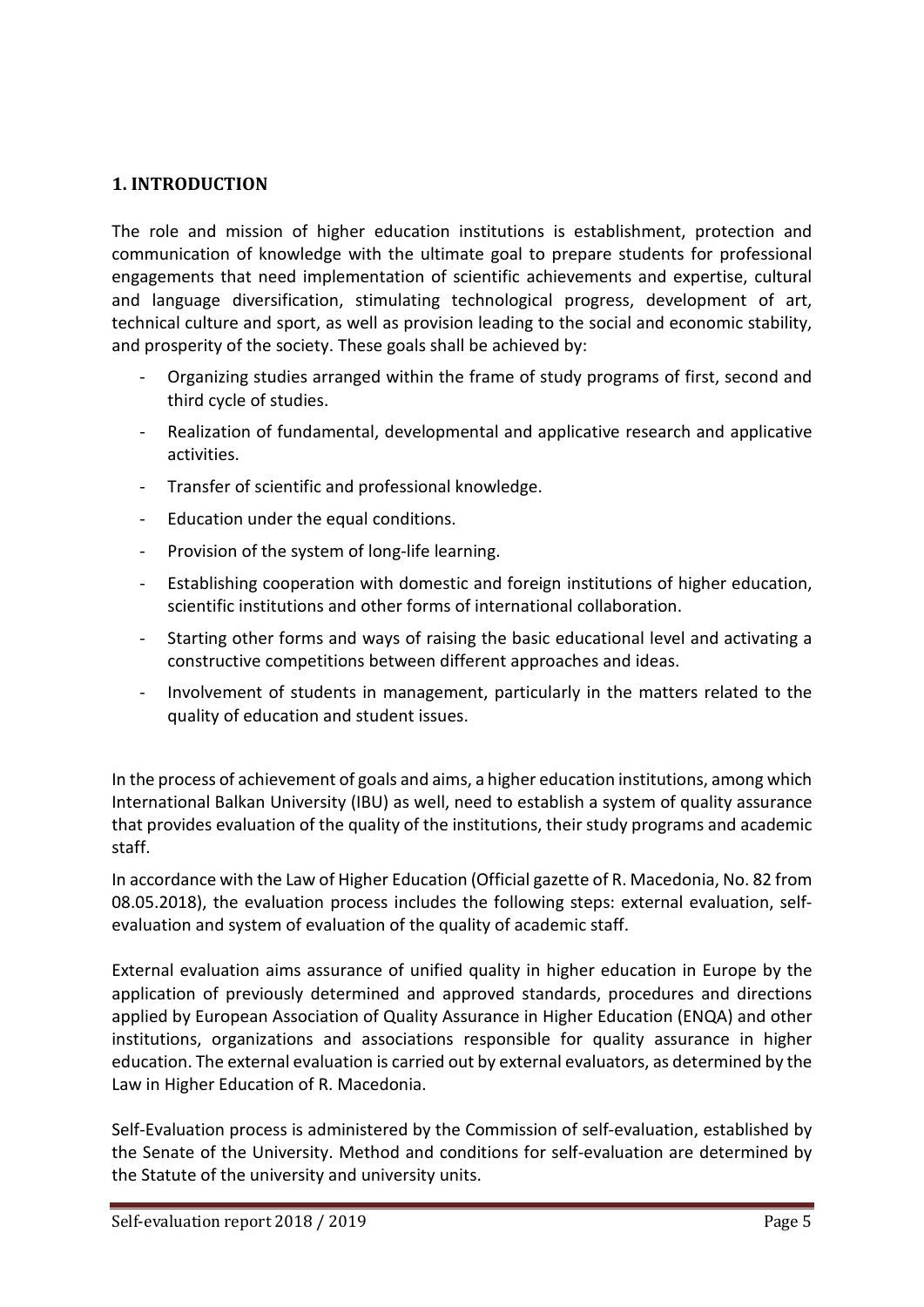Currently, IBU accomplishes only the self –evaluation process, and the findings has been summarized in this Report and necessary Appendices. The self-evaluation process is a collective institutional reflection and an opportunity for quality enhancement of any aspect that is part of the self-evaluation process.

Self-evaluation process of IBU serves as a tool to achieve the following:

a) Presentation of current and concise comprehensive statement of IBU view of quality management and strategic planning.

b) Analysis of strengths and weaknesses of IBU and to propose a specific action plan, and

c) Establishment of a framework against which IBU will be assessed by the external evaluation teams.

The self-evaluation report will provide information to the external evaluation team, highlighting the activities concerning IBU's strategic planning and management of the quality. The goal is to create a basis for continuous improvement of the University in the fields of education and research.

The self-evaluation addressed four strategic questions: What is our mission? What we are trying to do and how? Who are our students? What the students value? What is our plan for improvements? The self-evaluation has started four months ago and resulted in the present report, which is hoped to provide necessary information about IBU. More importantly, it has provided the opportunity for a critical reflection of how IBU manages itself and handles quality as a central value in the establishment of decision-making strategies. The Self-Evaluation Report tries to assess strengths and weaknesses in the context of constraints, opportunities and threats and to show the relation of the various elements of strategic planning and quality management. The analysis takes into account the changes of the recent past and those anticipated in the future.

Given the fact that the IBU exists only 13 years, the University took place only the first step of evaluation process. Every year the tables of the teaching staff evaluation have been prepared, and six completed self-evaluation reports have been done: for the periods 2007-2011, 2012- 2013, 2013-2014, 2015-2016, 2016/2017 and 2017/2018. This is the seventh self-evaluation report for the period of 2018-2019 and it is a result of the self-evaluation process performed at the International Balkan University, Skopje, for the period 2018-2019. The self-evaluation report of the IBU has been compiled according to the EUA methodology, focusing mainly on university norms and values, monitoring of the quality and management, strategic planning and opportunities for further improvement of the IBU. The report includes analysis of strengths and weaknesses, opportunities and threats (SWOT analysis) as a basis for development of an action plan for strategic changes of IBU.

During the preparation period of the self-evaluation report, there were some problems especially of reaching the desired data, correct resources and timing. These problems indicated the importance and need of starting an archive units in the future that would be responsible for gathering the data from all university units, as well as their statistical analysis.

Members of the self-evaluation Committee of IBU are:

- 1. Assoc. Prof. Dr. Aleksandra Porjazoska Kujundziski, Vice Rector
- 2. Assoc. Prof. Dr. Kire Sharlamanov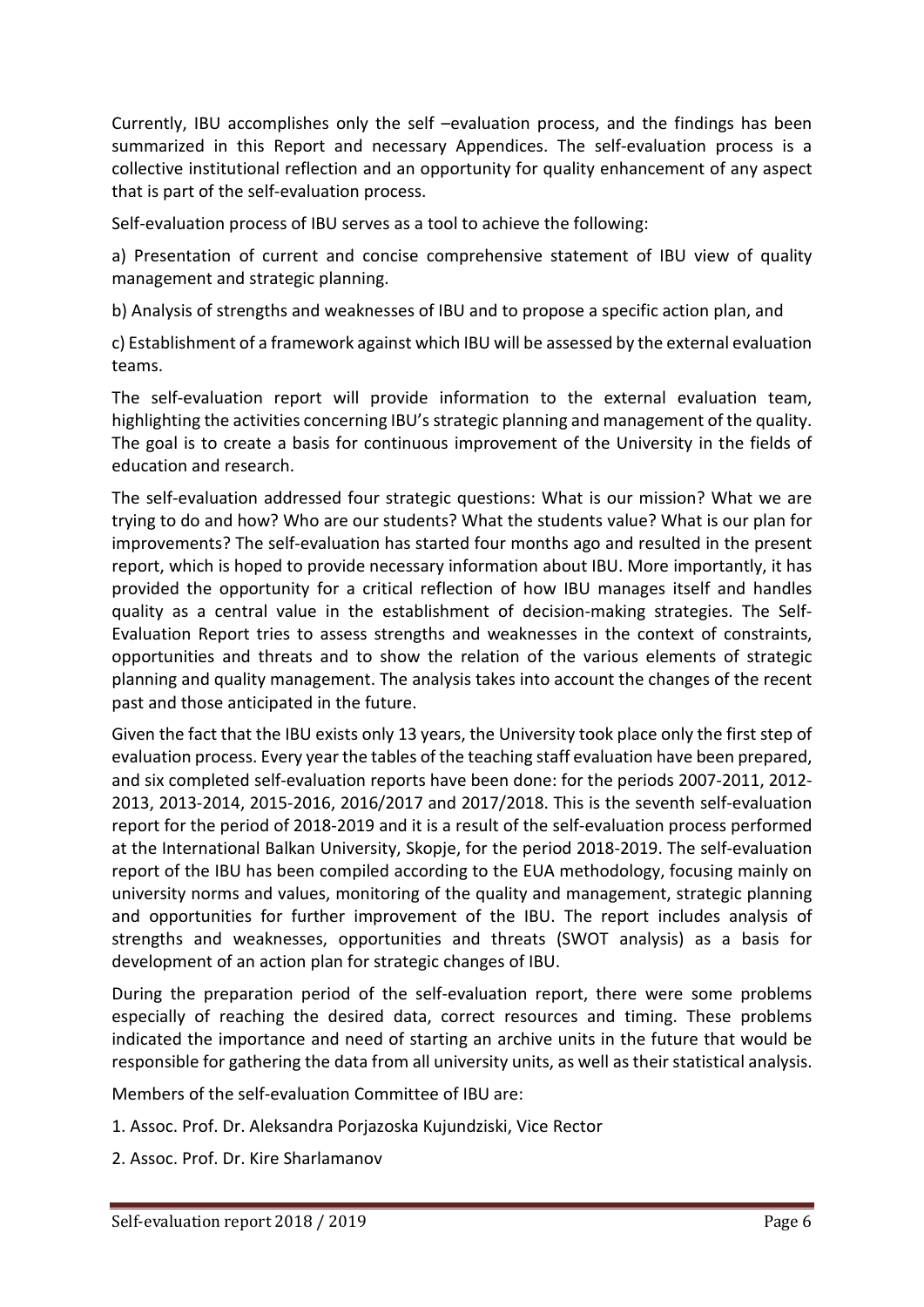- 3. Assoc. Prof. Dr. Hiqmet Kamberaj
- 4. Asst. Prof. Dr. Luljeta Sadiku
- 5. Asst. Prof. Dr. Sanja Adzaip Velickovski
- 6. Visar Ramadani, General Secretary
- 7. Emel Baus, Student Officer

### <span id="page-6-0"></span>**2. HIGHER EDUCATION IN THE NATIONAL AND INSTITUTIONAL CONTEXT**

#### <span id="page-6-1"></span>**2.1. Major characteristics of tertiary education in the country**

Higher education in the country has been provided by five public, nine private Universities, six professional schools, and several public and private research institutes. In accordance with the legislations, public universities can be established by the Parliament of R. Macedonia. Private, profitable or non-profitable higher education institution has been established with the financial contribution of international donors or foreign higher education institutions.

Universities establish academic or professional studies. Academic studies are organized at the first, second and the third cycle of studies, while professional studies can be arranged within first and second cycle of university studies. In addition, universities are encouraged to open short cycle of studies and courses, but also to realize research and applicative activities.

First cycle of studies lasts 3 to 4 years, and acquires 180 to 240 credits. The title of the qualification in the national language is *diplomiran* + profile or in English Bachelor + profile.

Duration of the second cycle of studies (Master Degree) is one to two years that accounts 60 to 120 credits. The name of the qualification in the national language is *magister* + profile or in English Master + profile.

In accordance to the Law on Higher Education, the third cycle studies lasts three years and provide 180 ECTS. After successfully defended doctoral thesis, a student acquires a qualification entitled *доктор на науки или доктор по уметности +* profile, in Macedonian language. In English the title is doctor in sciences (dr.sc) or doctor in arts (dr.art).

The Board of Accreditation and Evaluation of higher education is responsible for the quality assurance and quality control in higher education in North Macedonia. Except the participation of the academicians, professors, the participation of students and employers' representatives in decision-making bodies of the universities and the quality assurance process has been encouraged. International cooperation in the quality assurance process with the quality assurance organizations and associations is crucial for the quality assurance of higher education. Since 2011 Boards of Accreditation and Evaluation has been a member of European Agency for Quality Assurance in Higher Education (ENQA).

Reforms in a higher education system in North Macedonia have started since 2003, as Macedonia became a member of the Bologna process which aims to transform the higher education system in European countries in a more compliant and recognizable in international context. In accordance with the requirements of Bologna process, European Credit Transfer System (ECTS) in a higher education system in Macedonia have been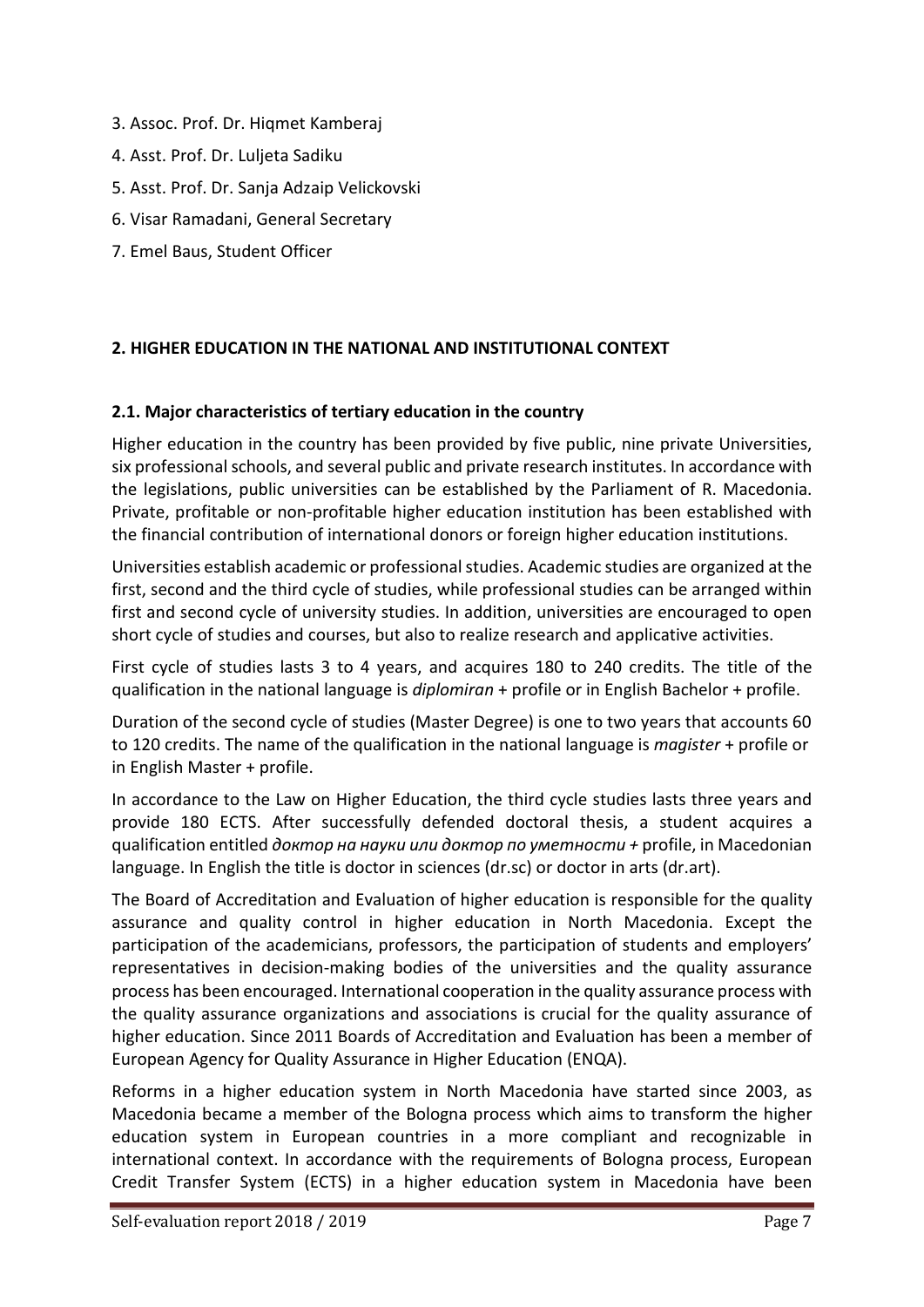introduced. The reforms of the first and the second cycle study programs have been accomplished in the academic year 2008/2009, while the implementation of the reformed third cycle studies started in the academic year 2011/2012. Higher education in Macedonia is organized in three cycle studies, and in accordance with the European credit transfer system of transfer and accumulation of credits, one year of studies amounts 60 ECTS. Along with the Diploma of finished studies, issuing diploma supplement is required.

As a part of the reforms in educational system in general, a National Qualification Framework (NQF) was adopted in 2013. Being compatible to the European Qualification Framework (EQF), Macedonian Qualification Framework (MQF) relies on the following principles:

- Every level and sub-level of MQF contains descriptors, explaining the learning outcomes clustered in three categories: knowledge and understanding, skills and competences.
- Credit transfer system.
- Quality assurance during the processes of development and obtaining the qualification.
- Easier recognition of qualifications.
- Supporting the process of long-life learning.
- Easier recognition of non-formal and formal education.

## <span id="page-7-0"></span>**2.2. Distribution of responsibilities**

University integrates the functions of the units (functional integration), and through the University authorities (the Rector, Rectors' Board and University Senate) insure their synchronized operation by the provision of:

- Unified strategic development;
- Adopting standards;
- Norms and rules for the organization and implementation of higher education and scientific and research work;
- ECTS;
- Applicative and highly professional activities;
- Compliant activities in the financial sector;
- Investments and plans for development;
- Promotion of scientific research;
- Criteria for selection and promotion in educational, scientific-educational, scientific or support staff careers;
- Cooperation with universities at home and abroad;
- Policy on student, teacher, support staff and administrative staff mobility;
- Rules for rational utilization of human and material resources;
- Development and organization of studies;
- Quality assurance and control system;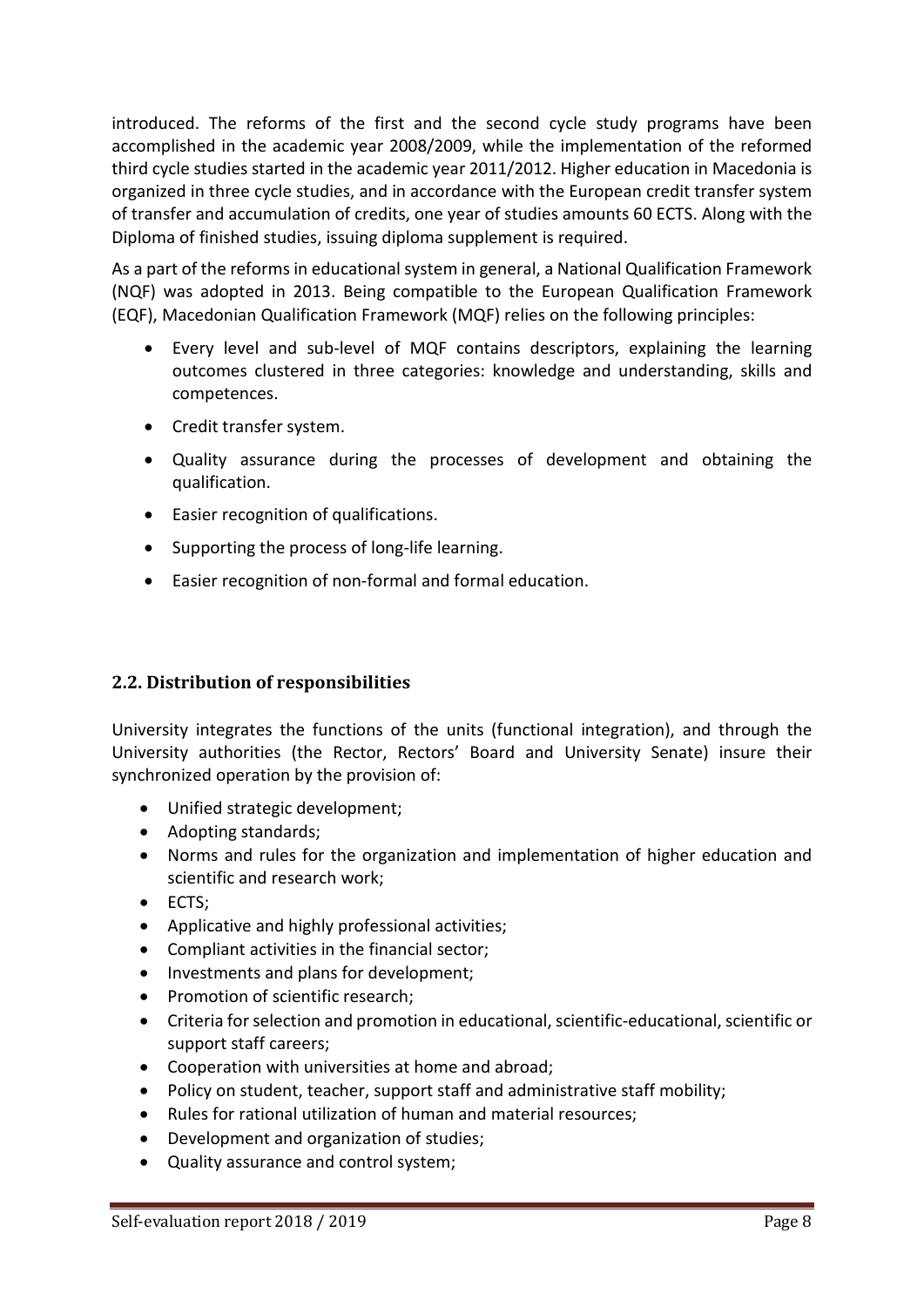- Educational standards;
- Information system;
- Library system;
- Publishing activities;
- Issuing diplomas;
- Organization of symposiums and seminars;
- Allocation of funds to the university units and university organizations for cultural and sports activities;
- Provision of forms and other documentation necessary for students;
- Professional or administrative and technical services;
- University documentation;
- Care and promotion of students' and employees' standards;
- Program for exchange of scientific and vocational services and products with domestic and international natural persons and legal entities;
- Insurance of university property and university units' property by performing other work as laid down in the Law on Higher Education (HE) and the Statute of the University.

The role of the universities and their units is based on the principle of academic autonomy that guarantee intellectual freedom to the members of the academic community, creativity of the researchers and educational process.

Coordination of the issues of mutual importance and interest for public universities is aided by the Rectors' Conference of public universities, which are co-organized by the rectors of the public universities in the Republic of Macedonia, while the common interests of the private universities and all higher education institutions are promoted by the Conference of Private Higher Education Institutions. Issues of common interest for both, public and private universities, come under the responsibility of the Inter–University Conference.

## <span id="page-8-0"></span>**2.3. Licensing, quality assurance and accreditation of institutions and /or programs**

Based on the Law of Higher Education of R. Macedonia, Quality Assurance System (QAS) considers the following areas:

- $\triangleright$  Approval, verification and recognition of the higher education institution and study programs, within the framework defined with the LHE, accomplished through the accreditation process;
- $\triangleright$  Assessment of the quality in the following areas:
	- Performance of the activities
	- Management
	- Financing
- $\triangleright$  Evaluation system for academic and other related activities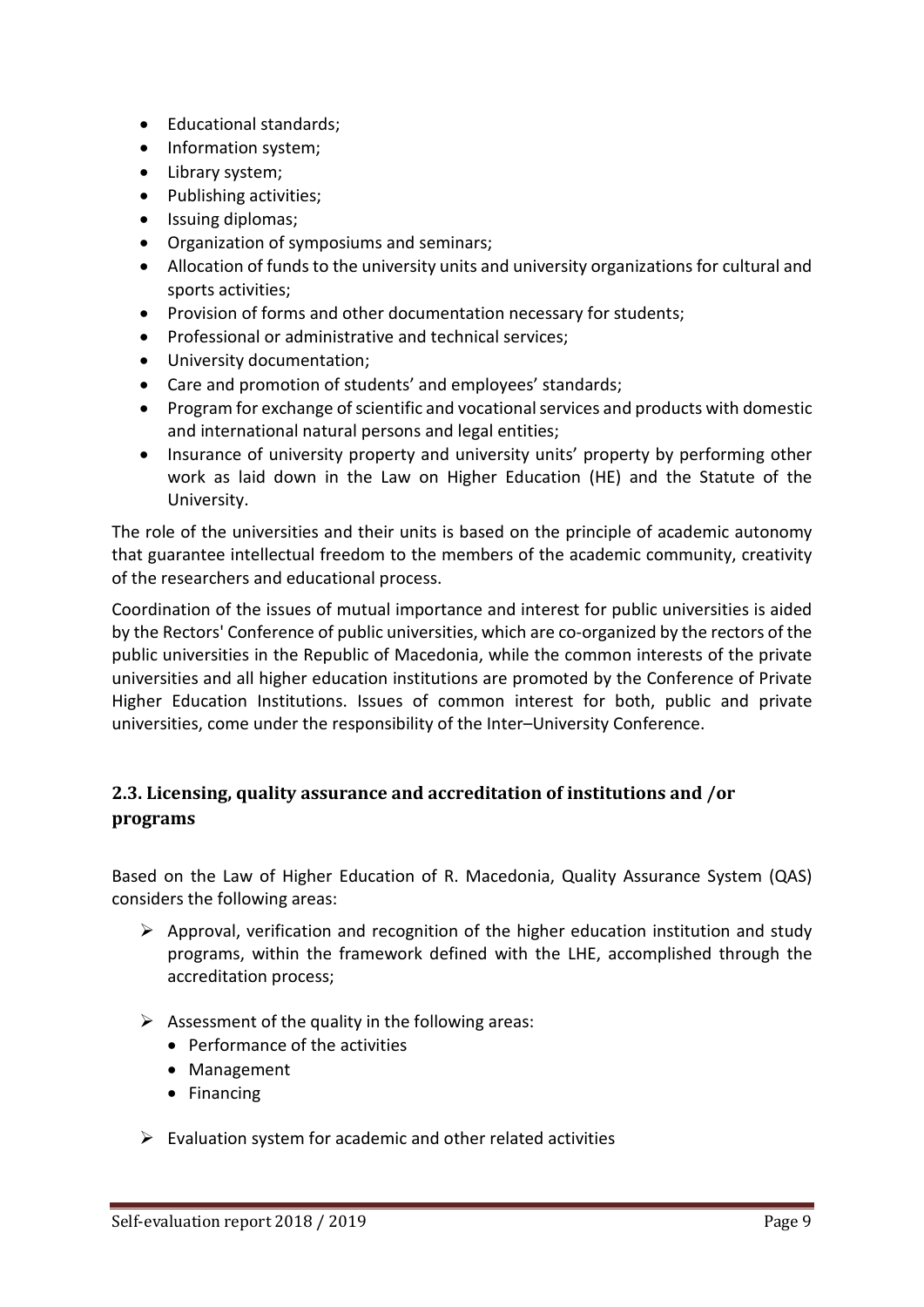$\triangleright$  Other activities and mechanisms that develop and maintain the quality of higher education as determined by the Law and the regulations of the bodies (agencies) that carry out the quality assessment of higher education.

The evaluation (Quality Assessment) of the HEIs is realized through:

- External evaluation (external quality assessment);
- Self-evaluation (internal quality assessment);
- System of evaluation of the quality of the academic staff

The external evaluation and the overall assessment of the academic staff at the universities and the other types of higher education institutions in the Republic of Macedonia, is carried out by the Higher Education Accreditation and Evaluation Board.

## <span id="page-9-0"></span>**2.4. Historical overview**

The International Balkan University (IBU) is private university, founded 2006, initially with two faculties: the Faculty of Economic and Administrative Sciences and the Faculty of Technical Sciences. One year later, in 2007, three new faculties were accredited by Ministry of Education and Sciences: the Faculty of Communication, the Faculty of Fine Arts and the Faculty of Languages. In 2009, IBU study programs were recognized by Turkish Council of Higher Education (YÖK). In the academic year 2013-2014, the University consists of five faculties with seven different study programs of first cycle and two study programs of second cycle. At the beginning of 2014, IBU accredited new 18 first cycle study programs, and 6 second cycle study programs, and at the beginning of 2015 one additional study program within a frame of one new Faculty was established. The changes made for the academic years 2014 / 2015, 2015 / 2016, 2016/2017, 2017/2018 and 2018/2019 are given in Tables 2.1.a-2.1.d.

The General Board for Higher Education of the Council for Higher Education of the Republic of Turkey, on its meeting held on 02.05.2013 has decided to enlist the faculties, programs and scholarship contingents of the International Balkan University in Skopje in the Booklet of Programs and Contingents of the Student Selection and Placement System (ÖSYS). IBU becomes the first university from Macedonia to be enlisted in ÖSYS.

With the exception of the Faculty of Arts and Design, which is located at Kale, all other faculties and Rectorate are concentrated in the locality of 'Kasarna Ilinden' in Topansko Pole, covering an area of 20 000  $m^2$ . Campus consists of these units:

- One Rectorate building
- Two Faculty buildings (connected to one another through bridges)

There were some constrains including infrastructure, number and quality of academic staff at the establishment stage of IBU. Some of these constrains still exist, but University makes efforts to overcome them: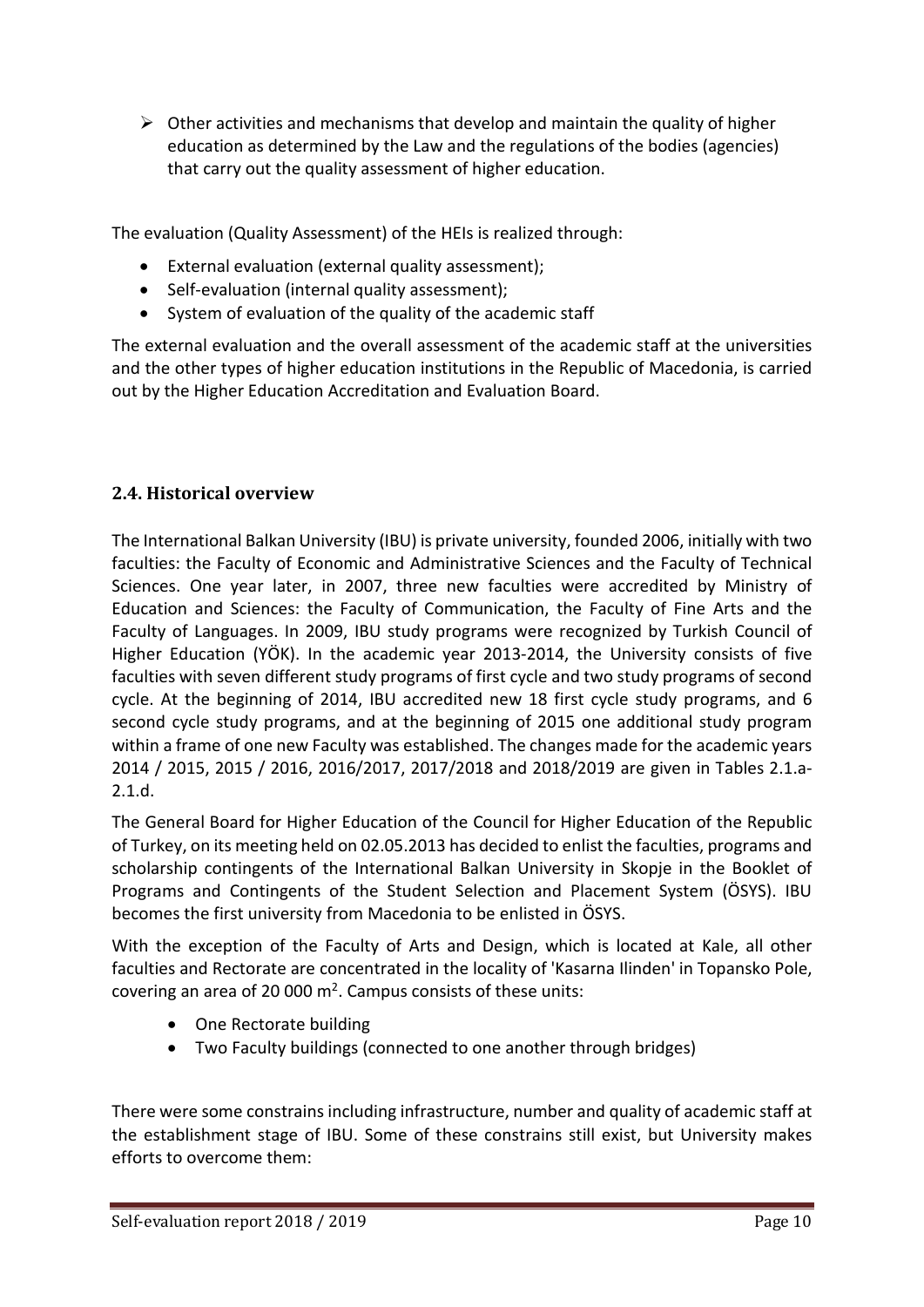- $\triangleright$  Constrains with the library, technical labs, cafeteria, social activity center, are expected to be overcome soon.
- $\triangleright$  Academic and administrative staff is selected with care to provide the best possible contribution in teaching and research. The academic staff recruited comes from Macedonia, Turkey, and other countries in Balkan region.

As a "foundation university" (foundation supported, state recognized, non-profit, public legal entity), IBU is a unique Macedonian University with English-based curricula and the teaching process is going on in English language. This makes the education at our university compatible with international demands. Therefore many international students select our university to continue their. Also, English speaking environment gives a good opportunity to our students and academic staff to take part in student and academic staff exchange programs like Erasmus+ and Mevlana.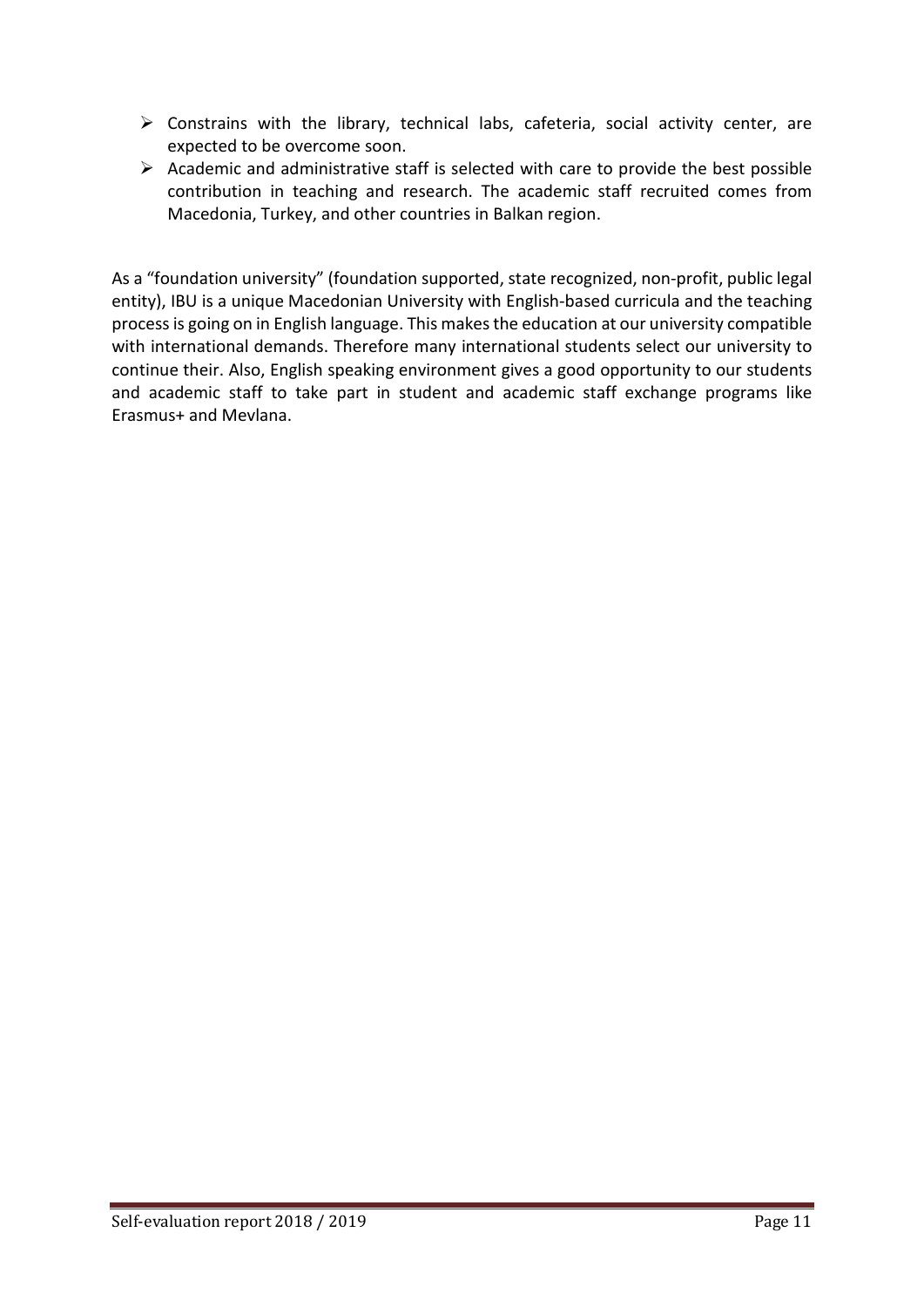#### Table 2.1a. Accredited study programs in the period 2007 – 2013

| <b>Faculties</b>   |                                      |                                  |                         |                             |                             |  |
|--------------------|--------------------------------------|----------------------------------|-------------------------|-----------------------------|-----------------------------|--|
|                    | <b>Faculty of Technical Sciences</b> | <b>Faculty of Economics and</b>  | <b>Faculty of</b>       | <b>Faculty of Languages</b> | <b>Faculty of Fine Arts</b> |  |
|                    |                                      | <b>Administrative Sciences</b>   | <b>Communications</b>   |                             |                             |  |
| First cycle study  | Industrial Engineering               | International Economic Relations | <b>Public Relations</b> | English Language and        | <b>Graphic Design</b>       |  |
| programs           |                                      |                                  |                         | <b>American Studies</b>     |                             |  |
|                    | <b>Information Technology</b>        | Management in Public             |                         |                             |                             |  |
|                    |                                      | Administration                   |                         |                             |                             |  |
|                    |                                      |                                  |                         |                             |                             |  |
| Second cycle study | Industrial Engineering               | <b>Business Administration</b>   |                         |                             |                             |  |
| programs           |                                      |                                  |                         |                             |                             |  |

#### Table 2.1.b. Accredited study programs in the period 2014 – 2016

| <b>Faculties</b> |                        |                                 |                         |                       |                           |                         |                       |
|------------------|------------------------|---------------------------------|-------------------------|-----------------------|---------------------------|-------------------------|-----------------------|
|                  | <b>Faculty of</b>      | <b>Faculty of Economics and</b> | <b>Faculty of</b>       | <b>Faculty of Art</b> | <b>Faculty of</b>         | <b>Faculty of</b>       | <b>Faculty of Law</b> |
|                  | <b>Engineering</b>     | <b>Administrative Sciences</b>  | <b>Communications</b>   | and Design            | <b>Humanities and</b>     | <b>Education</b>        |                       |
|                  |                        |                                 |                         |                       | <b>Social Sciences</b>    |                         |                       |
|                  | Industrial Engineering | <b>International Economic</b>   | <b>Public Relations</b> | Graphic Design        | Psychology                | Psychological           | Legal Studies         |
|                  |                        | Relations                       |                         |                       |                           | Counseling and          |                       |
|                  |                        |                                 |                         |                       |                           | Guidance                |                       |
|                  | Computer               | Management                      | New Media and           | <b>Visual Arts</b>    | <b>Political Sciences</b> | Turkish Language        |                       |
| First cycle      | Engineering            |                                 | Communications          |                       |                           | <b>Teaching</b>         |                       |
| study            | Electrical and         | <b>Business Administration</b>  |                         | Visual Arts and       | Religious Studies         | English Language        |                       |
| programs         | Electronic             |                                 |                         | Media                 |                           | <b>Teaching</b>         |                       |
|                  | Engineering            |                                 |                         |                       |                           |                         |                       |
|                  | Civil Engineering      | <b>Banking and Finance</b>      |                         |                       |                           | <b>History Teaching</b> |                       |
|                  | Architecture           |                                 |                         |                       |                           |                         |                       |
|                  |                        |                                 |                         |                       |                           |                         |                       |
| Second cycle     | Industrial Engineering | International Economic          | <b>Public Relations</b> | Graphic Design        |                           |                         |                       |
| study            |                        | Relations                       |                         |                       |                           |                         |                       |
| programs         | Computer               | <b>Business Administration</b>  |                         |                       |                           |                         |                       |
|                  | Engineering            |                                 |                         |                       |                           |                         |                       |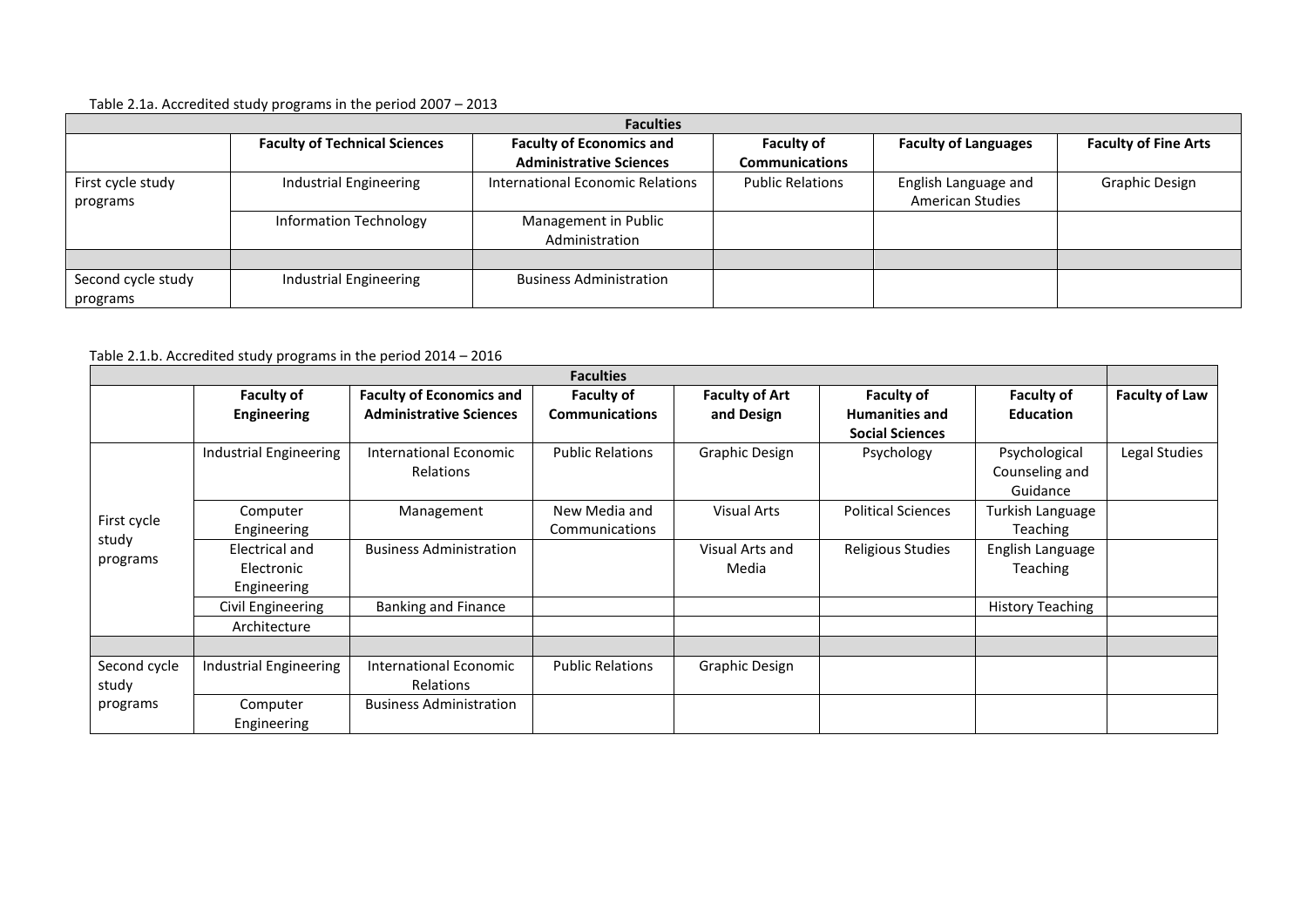| <b>Faculties</b> |                    |                       |                              |                             |  |
|------------------|--------------------|-----------------------|------------------------------|-----------------------------|--|
|                  | <b>Faculty of</b>  | <b>Faculty of Law</b> | <b>Faculty of Humanities</b> | <b>Faculty of education</b> |  |
|                  | <b>Engineering</b> |                       | and Social sciences          |                             |  |
| Second cycle     | Architecture       | Administrative        | <b>Clinical Psychology</b>   | English Language            |  |
| study            | $(2016 - 2017)$    | Law                   | $(2017 - 2018)$              | <b>Teaching</b>             |  |
| programs         |                    | $(2016 - 2017)$       |                              | $(2017 - 2018)$             |  |

#### Table 2.1.c. Accredited study programs in the period 2016 – 2017 and 2017 – 2018

Table 2.1.d. Accredited study programs in the period 2018 – 2019

| <b>Faculties</b>  |                               |                                  |  |  |  |
|-------------------|-------------------------------|----------------------------------|--|--|--|
|                   | <b>Faculty of Engineering</b> | <b>Faculty of Education</b>      |  |  |  |
| First cycle study | Industrial                    | <b>English Language Teaching</b> |  |  |  |
| programs          | Management                    | <b>Turkish Language Teaching</b> |  |  |  |
|                   |                               |                                  |  |  |  |
| Second cycle      | Industrial Engineering        | <b>Turkish Language Teaching</b> |  |  |  |
| study programs    | <b>Structural Engineering</b> |                                  |  |  |  |
| Third cycle study |                               | <b>Turkish Language Teaching</b> |  |  |  |
| programs          |                               |                                  |  |  |  |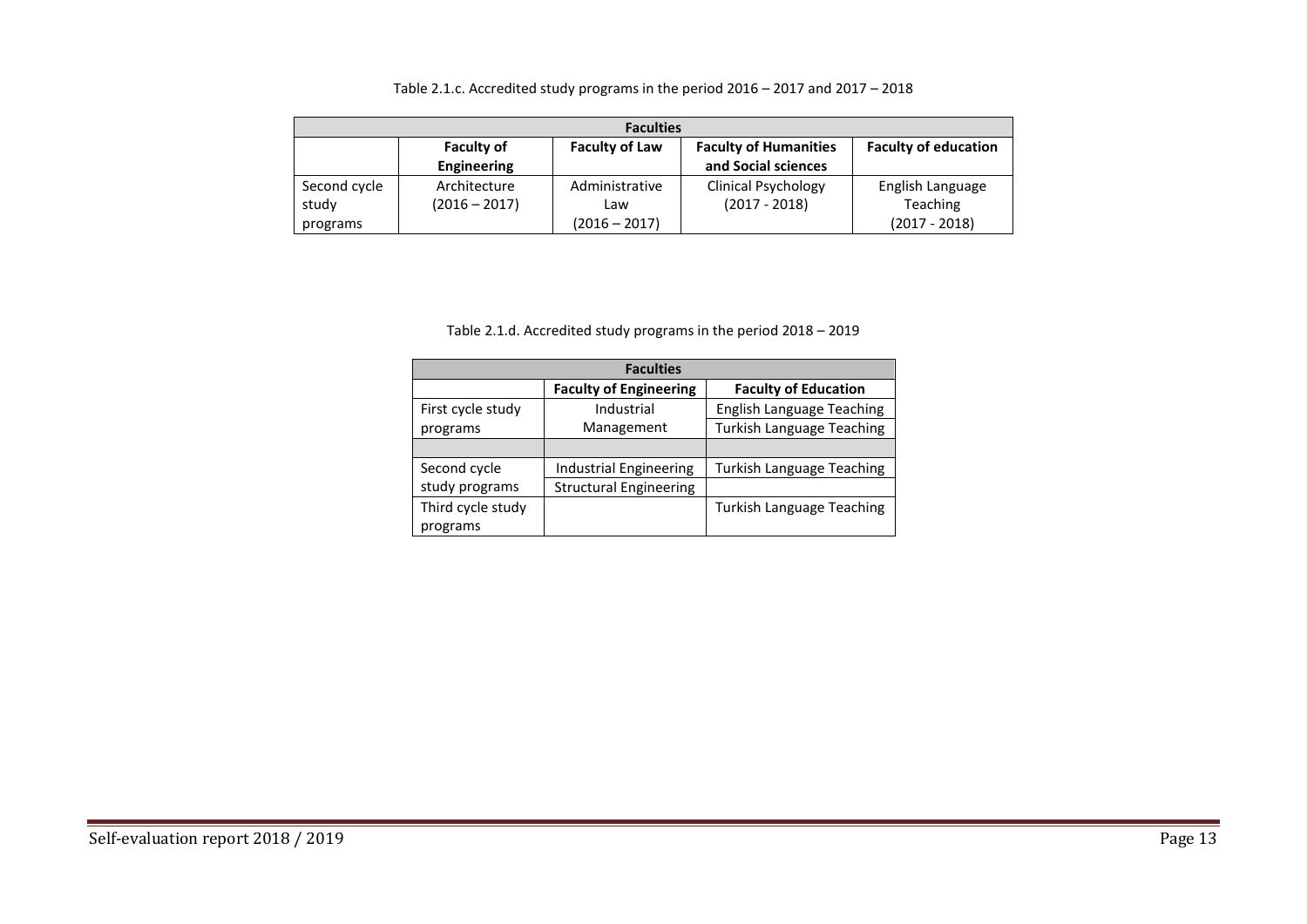### <span id="page-13-0"></span>**2.5. Organizational structure**



Figure 2.1. International Balkan University Organizational Chart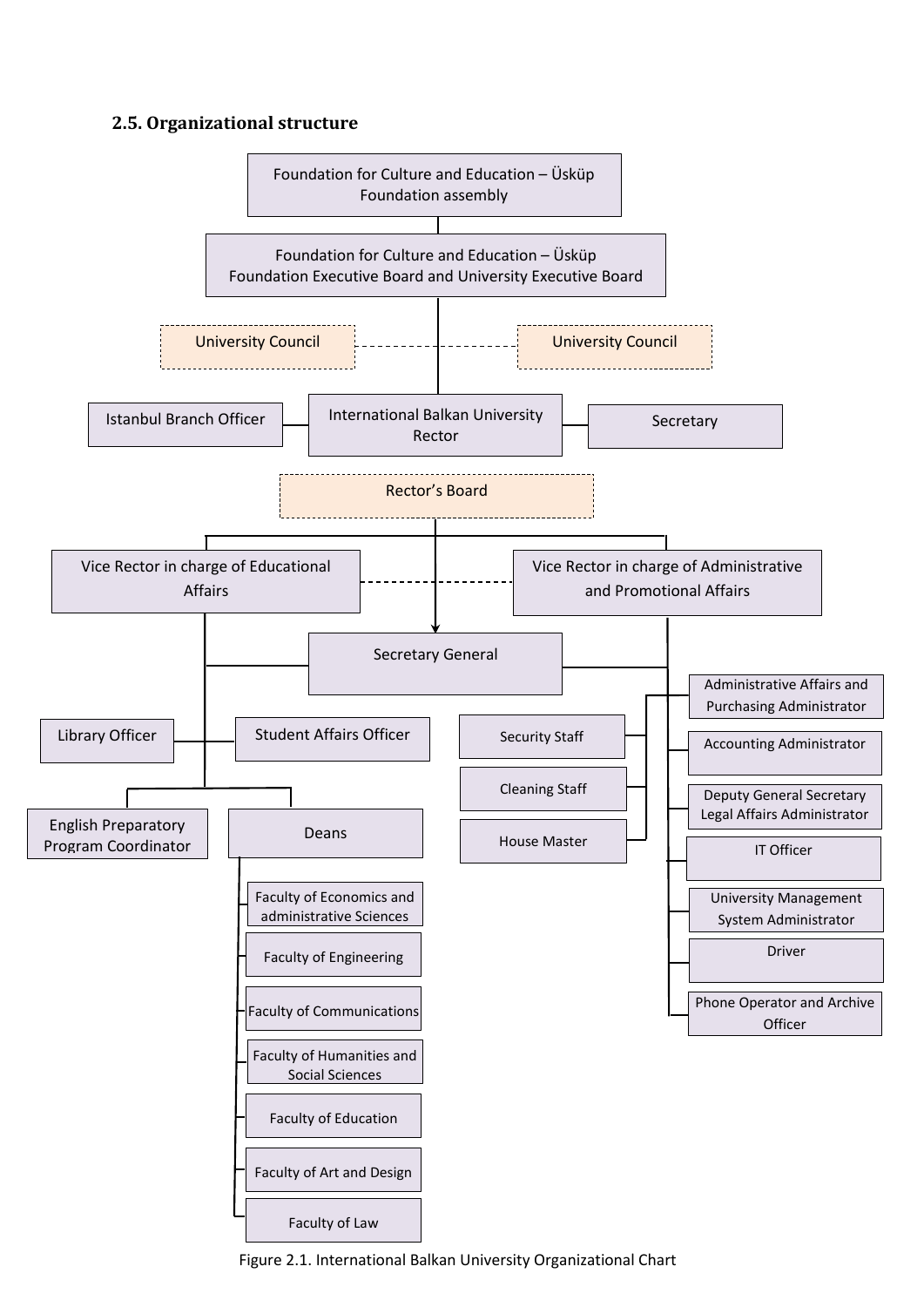The organizational and functional integration of IBU enables the harmonization of its operations and provide the university with a unique approach towards its joining institutions and the attainment of the projected strategic goals, such as: change in organizational norms and regulations to bring higher education in line with ECTS norms; developing and organizing programs of study; developing a system for securing quality control; maintaining teaching standards; increasing the selection and improvement of syllabuses; refining the criteria for the attainment of academic titles and credentials of full-time and part-time academic staff; cooperation activities with universities within the country and abroad; in the financial domain - investments and development plans; regulations to utilize human resources and tangible assets rationally; Information Technology (IT) and library resources and much more (Appendix 9.1).

Organizational structure of the University is presented on Figure 2.1.

# <span id="page-14-0"></span>**3. FACULTIES, PROGRAMMES AND FACILITIES**

Since the foundation IBU implements principles of education in accordance with Bologna declaration. Furthermore, IBU has been one of the first universities that adopted European Credit Transfer and Accumulation System (ECTS) in all study programs. As students pass the course, they are awarded with ECTS Credits and Grades upon successful completion of study subjects and program in general.

## <span id="page-14-1"></span>**3.1 Faculties**

The university offers 17 first cycle study programmes in seven faculties: Faculty of Economics and Administrative Sciences (FEAS), Faculty of Engineering (FENG), Faculty of Arts and Design (FAD), Faculty of Communications (FC), Faculty of Humanities and Social Sciences (FHSS), Faculty of Education (FEDU) and Faculty of Law (FLAW). In addition to this, old study programs are going to exists just for the currently enrolled students to these programs.

The Faculty of Economics and Administrative Sciences offers in total three first cycle study programs: International Economic Relations (IER), Management (MAN) and Banking and Finance (BAF). Within the Faculty of Engineering 5 study programs exists: Industrial Engineering (IE), Computer Engineering (CE), Civil Engineering (CIV), Architecture (ARCH) and frozen study program Electrical and Electronic Engineering (EE). First cycle study programs, Graphic Design (GD) and Visual Arts (VA) are offered by the Faculty of Art and Design. Faculty of communication offers two first cycle study programs Public Relations (PR) and New media and communications (NMC). Within the Faculty of Humanities and Social Sciences two study programs are offered: Psychology, Political Sciences (POL). Faculty of Law consists of one study program: Legal Studies, while the Faculty of Education includes the following Departments: Psychological Counseling and Guidance, Turkish Language Teaching and English Language Teaching. There are 1111 first cycle students spread throughout these programs. The student/staff ratio for faculties is 22.7 (Appendix 9.4). The Faculty of Engineering, with the study programs of Architecture and Computer Engineering and the faculty of Humanities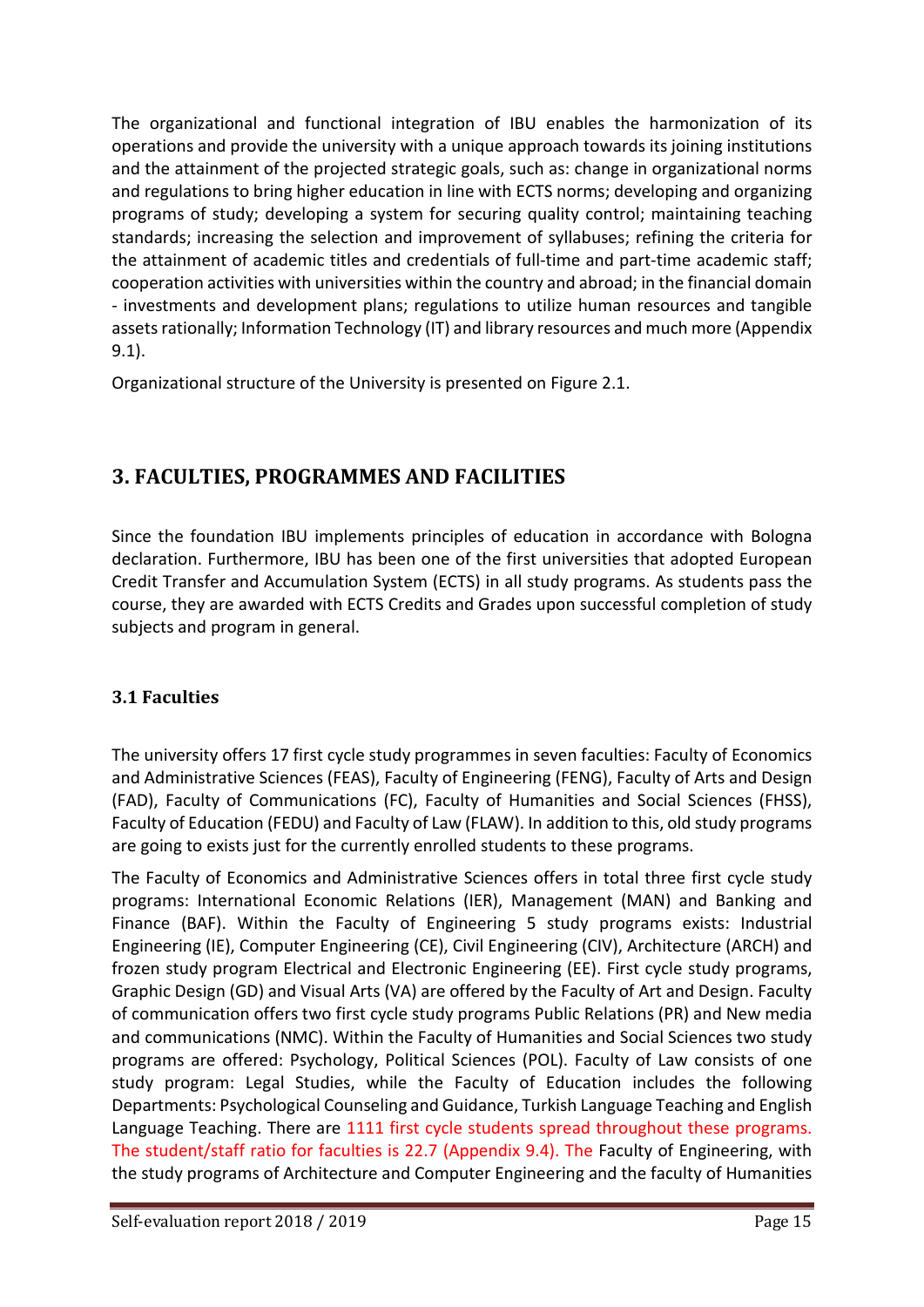and Social Sciences, with the study program of Psychology have a dominant majority of the students in first cycle study (Appendix 9.8).

Faculty of Engineering, offers master's programs in the fields of Industrial Engineering and Computer Engineering, and the Faculty of Economics and Administrative Sciences offers master's programs in International Economic Relations and Business Administration. Study programs of the second cycle studies within the Faculty of communications and Faculty of Art and Design are Public Relations and Graphic Design, respectively. At the second cycle of studies, Faculty of Education offers study program English Language Teaching, while Faculty of Humanities and Social Sciences includes Clinical Psychology (Appendix 9.8).

To support main activity, pedagogical process of the IBU, there are other special-purpose facilities as computer labs library and three small laboratories: one laboratory at the Faculty of Arts and two at the Faculty of Engineering.

## <span id="page-15-0"></span>**3.2 Other Schools**

The goal of IBU English Language School is to provide future IBU students with skills necessary to pursue academic studies at IBU, no matter their field of study. The objective is not only to enhance proficiency in the language, but also to develop critical thinking skills that will guide the students throughout their career. In order to accomplish these objectives, the English Language School provides reading, writing, grammar and listening classes to beginner, intermediate and advanced-level students of English. Instruction at IBU English Language School is carried out in English language only and is mainly focused on the development and mastery of the following skills:

Reading – extensive / intensive, scanning, skimming, using context clues and vocabulary strategies, recognizing sequence, fact vs. opinion, making inference, identifying main ideas and supporting details, analyzing text, identifying purpose and tone.

Listening – listening for gist and details, learning topic vocabulary to improve comprehension, for verbal clues, understanding speaker's argument, understanding colloquial language, learning pronunciation, to summarize opinions, recognize lecture language that introduces the topic or the plan, that signals new ideas, transitions, definitions, examples, explanations, causes and effects, comparisons and contrasts, opinions, citations and quotations, non-verbal signals, note-taking.

Writing – how to write a paragraph, topic sentences, supporting details, concluding sentences; the writing process: prewriting, writing editing; organizing information by: time, importance, space; essay writing: introduction, body conclusion; types of essays: process, division and classification, causes and effects, comparison and contrast, problem/solution, summaries, opinion essay, essays for undergraduate and graduate school applications, personal and business letters; punctuations.

Speaking – descriptions, retelling a story, practical English: in a shop, hotel, at the doctors etc. debates, interviews, giving a talk, discussions: show interest, enter a discussion, interrupt, ask for more information, agree and disagree, support opinion, connect your ideas with other people's ideas, contribute your ideas, keep the discussion focused on the topic, encourage others to participate, bring to a consensus, learn to compromise, pausing, paraphrasing and quoting.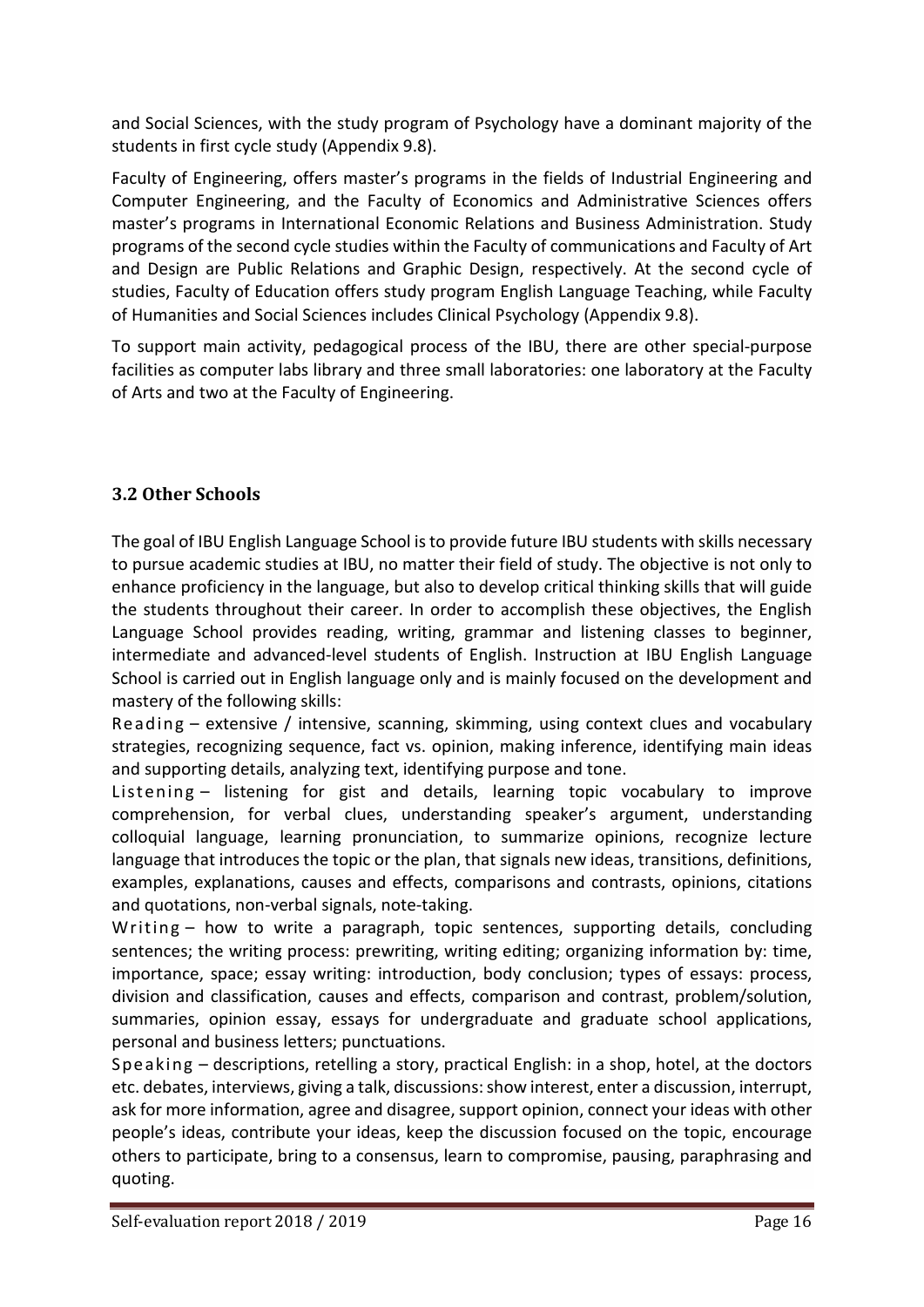Grammar – from elementary to upper-intermediate (by the standards of CEFR) Vocabulary – personal information, food, health and medicine, houses and decoration, personality and appearance adjectives, family, body, money and economics, science and technology, education, shopping and traveling, entertainment, music, humor, history and politics, man and women, animals and conservation, crime and punishment, business, wordbuilding, and all relevant specific fields connected to the academic vocabulary.

Study skills – Preparing to study, note-taking, strategies for reading textbooks/novels, using reference sources, oral presentations, projects, managing time, setting goals, preparing oral presentations, managing and participating in group projects, raising awareness, setting self-assessment criteria, developing autonomous learning and language use.

## <span id="page-16-0"></span>**3.3 IT office**

The University's IT office enables information technology services for the community of students, faculty members and staff. The important infrastructure parts for students are computer classroom (Appendix 9.3-Part H).

## <span id="page-16-1"></span>**3.4 Library**

Regarding the moving from the Building in Avtokomanda, the University is still in the process of establishment of the library. The draft drawing has been prepared. Appendix 9.6. The library is planned to be supplied with the new books and computers with the access to databases.

## <span id="page-16-2"></span>**3.5 Graphic Design Laboratory**

The graphic design laboratory is equipped with 20 computers which keeps the student/teacher ratio low. The laboratory allows instructors to give demonstrations a color laser printer offer student's quick printing for projects. The graphic design facilities also include a traditional classroom with drawing tables (Appendix 9.7.5).

## <span id="page-16-3"></span>**3.6 Laboratories for Engineering**

International Balkan University has taken bold steps to structure a well-designed environment for studying at the Faculty of Engineering (FENG), both at the Industrial Engineering (IE) and the Computer Engineering (CE) study programs. Activities began the moment when full time professors were employed at the University, taking the advantage to enhance the laboratory experience of the students. Our commitment to introduction laboratory practice for the students is motivated by the engineering philosophy "*Learn by Doing*" (for detailed information on laboratories, please refer to Appendix 9.7).

## <span id="page-16-4"></span>**3.7 Research Center**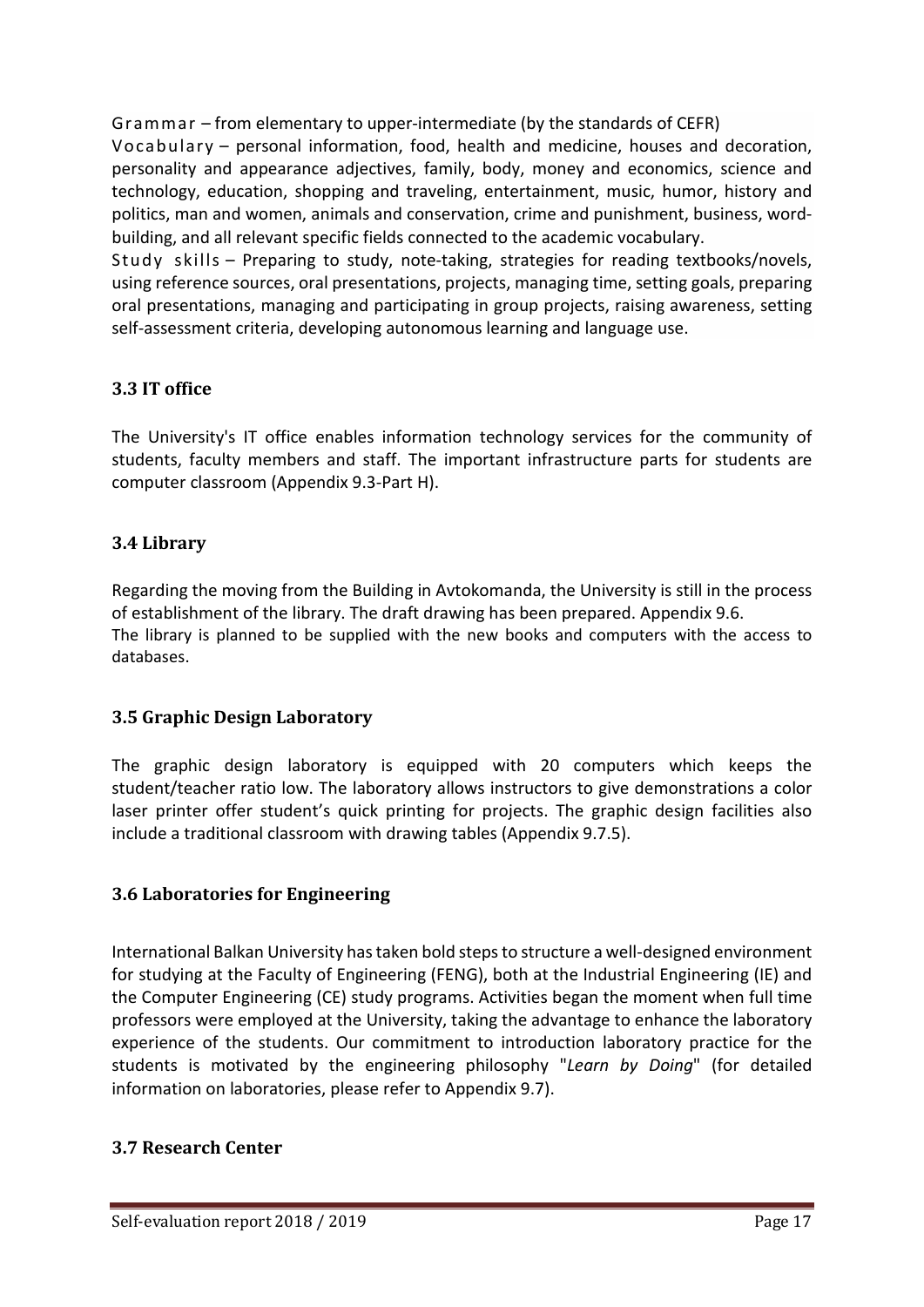Every university has to be focused on three main areas: teaching, research and contribution to society as three parts of the triangle knowledge. For now, IBU is mainly focused on teaching. In spite of all constrains regarding research premises and equipment, the academic staff at IBU have found a way to continue with their research work. University staff isinvolved in 4 national and 26 international projects. For the practical training of the students of the study program Psychology, at the undergraduate and graduate level, there is agreement signed with Hospital "Bardovci" and Hospital "Zan Mitrev. Also, for the study programs in the Faculty of Engineering the need of the equipment for some courses is satisfied by the contract with the MAARIF International schools and the Institute of material testing, Skopje. Published papers in the academic year 2018 / 2019 are given in the self-evaluation report for 2018 / 2019. The lists of the research activities and publications for the academic 2017 – 2018

are given in the (Appendix 9.3.4, and Appendix 9.3.3). Since 2015 / 2016 the Rectorate of IBU organize an event entitled "Academic Awards" where academic staff is granted for their scientific activities - publishing papers and participating at the conferences and projects.

### <span id="page-17-0"></span>**3. 8 Extra – Curricular Activities**

Events for the academic 2018 / 2019 organized by IBU:

1. Minister of foreign affairs of the republic of turkey, H.E. Mevlüt Çavuşoğlu delivered an address at International Balkan University.

On the occasion of the 15th July Victory of Democracy and Martyrs' Commemoration Day, the Minister of Foreign Affairs of the Republic of Turkey, H.E. Mevlüt Çavuşoğlu delivered an address at International Balkan University Conference Hall on 15th July 2019.

2. Documentary projection of the documentary "THE NETWORK", a production of TRT World directed by the British journalist Andrew Wilson, July 2019.

3. IBU Hosted The 5th International Congress on Social Sciences (INCSOS 2019) International Balkan University hosted the 5. International Congress on Social Sciences (INCSOS 2019) on 29 June 2019. With the participation of the Speaker of the Grand National Assembly of Turkey and Honorary Chair of the Congress, Prof. Dr. Mustafa Şentop, the congress works were open on the opening ceremony which gathered representatives of governmental organizations, rectors of universities, academics, scientists, researchers, representatives of business sector, non-governmental organizations, media, etc.

INCSOS 2019 was organized in cooperation with Trakya University, Marmara University, Namik Kemal University and Turkish Studies Journal.

4. "Invest in Knowledge" – a campaign by International Balkan University (IBU) and Halkbank AD Skopje was launched on Wednesday, 19th June 2019. This cooperation created a product – student loan with 0% interest rate and tuition fee payable in up to 12 installments. Representatives of International Balkan University and Halkbank in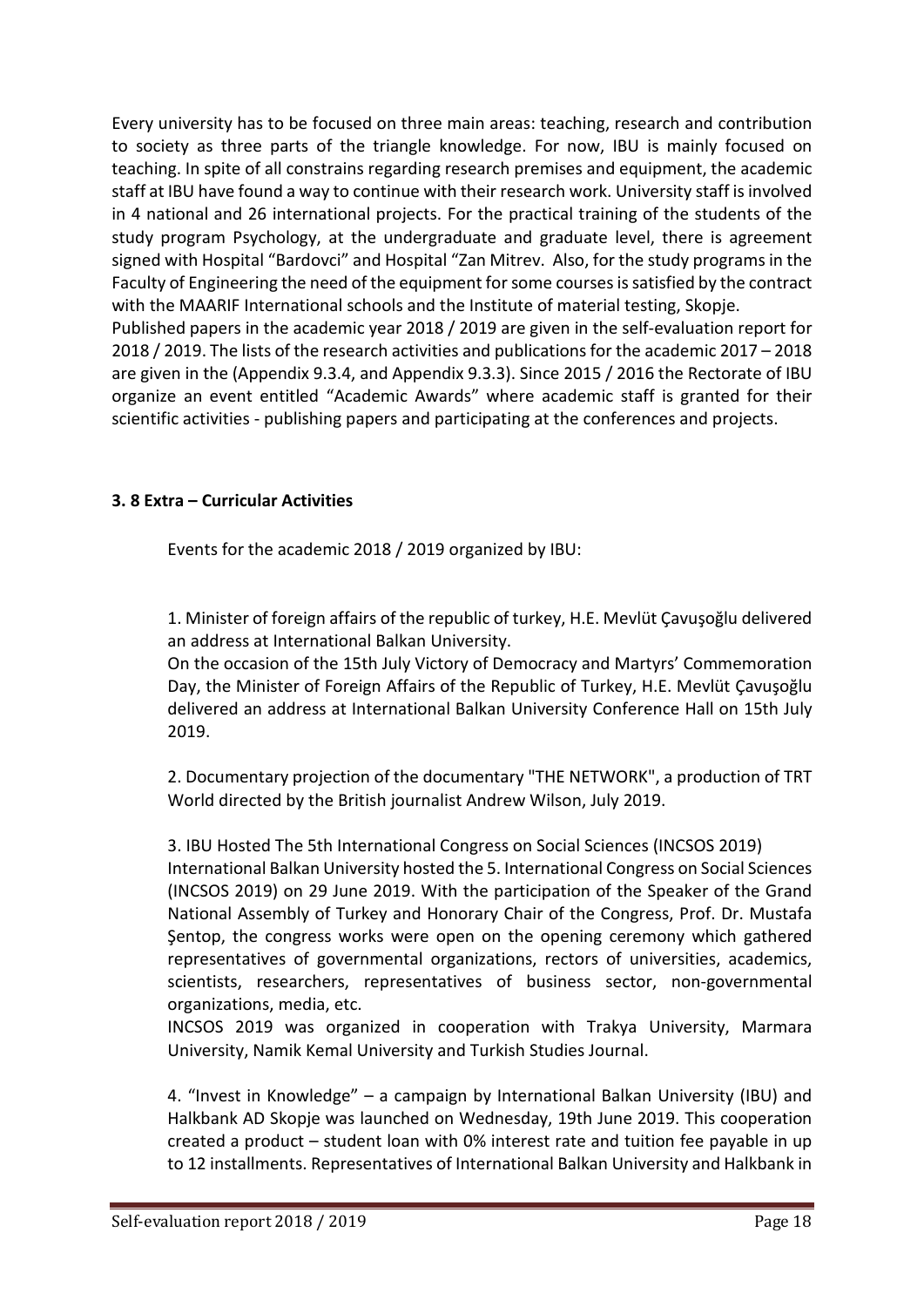front of media representatives explained the benefits of this campaigns and shared all relevant information for students and their families who are interested to enroll at IBU for the academic year 2019/2020 by using the advantages of this unique opportunity offered for the first time in the history of the higher education in North Macedonia.

5. IBU attended the job and career fair organized by municipality of Kichevo International Balkan University (IBU) attended local Job and Career Fair organized by the Municipality of Kichevo. Dissemination and Networking Event in Kichevo is held on June 7 and 8, 2019, under the project "Transnational Educational Network for young people – new technologies and entrepreneurial thinking in the tourism industry", with acronym TRANS-EDU-NET, within INTERREG Balkan-Mediterranean Program 2014-2020.

6. Guest lecture: "Identifying cancer genes using machine learning" with Dr. Damjan Temelkovski from the Francis Crick institute, London

Guest lecture with Dr. Damjan Temelkovski from Francis Crick Institute, London, UK on the topic "Identifying Cancer Genes using Machine Learning" was held on 30th May 2019 at the campus of International Balkan University (IBU).

7. Conference "The vision of global peace in the new millennium" with Prof. Dr. Mustafa Sentop, president of the Grand National Assembly of Turkey.

International Balkan University had the honour to host the conference entitled "The Vision of Global Peace in the New Millennium" with Prof. Dr. Mustafa Şentop, Speaker of the Grand National Assembly of the Republic of Turkey on Saturday, 25th May 2019. Speaker Şentop in front of the great audience at IBU presented his views and thoughts on the challenges of global peace in the new millennium and the aspects that will contribute in reaching this noble goal for the benefit of all peoples in the world.

8. Iftar dinner served at IBU on the occasion of the holy month of Ramadan

Under the auspices of the Ambassador of the Republic of Turkey in Skopje, H.E. Tülin Erkal Kara, International Balkan University hosted Iftar dinner on Saturday, 25th May 2019 at the university campus in Skopje. More than 1300 guests were honored with the presence of the President of North Macedonia Prof. Dr. Stevo Pendarovski, Speaker of the Grand National Assembly of Turkey Prof. Dr. Mustafa Şentop, high representatives of governmental institutions, rectors of universities, academic community, civil society, media and students.

9. Educational workshop "Health for all" organized by Acibadem Sistina hospital was held at IBU.

On the occasion of the International national week of nurses, technicians and midwives and the International Day of the Nurse, an Educational Workshop entitled "Health for all" was organized by Acibadem Sistina Hospital at International Balkan University on 6th May 2019. In front of the academic staff and students of IBU, the following representatives of Acibadem Sistina Hospital shared their presentations and views on the importance of health in today's life: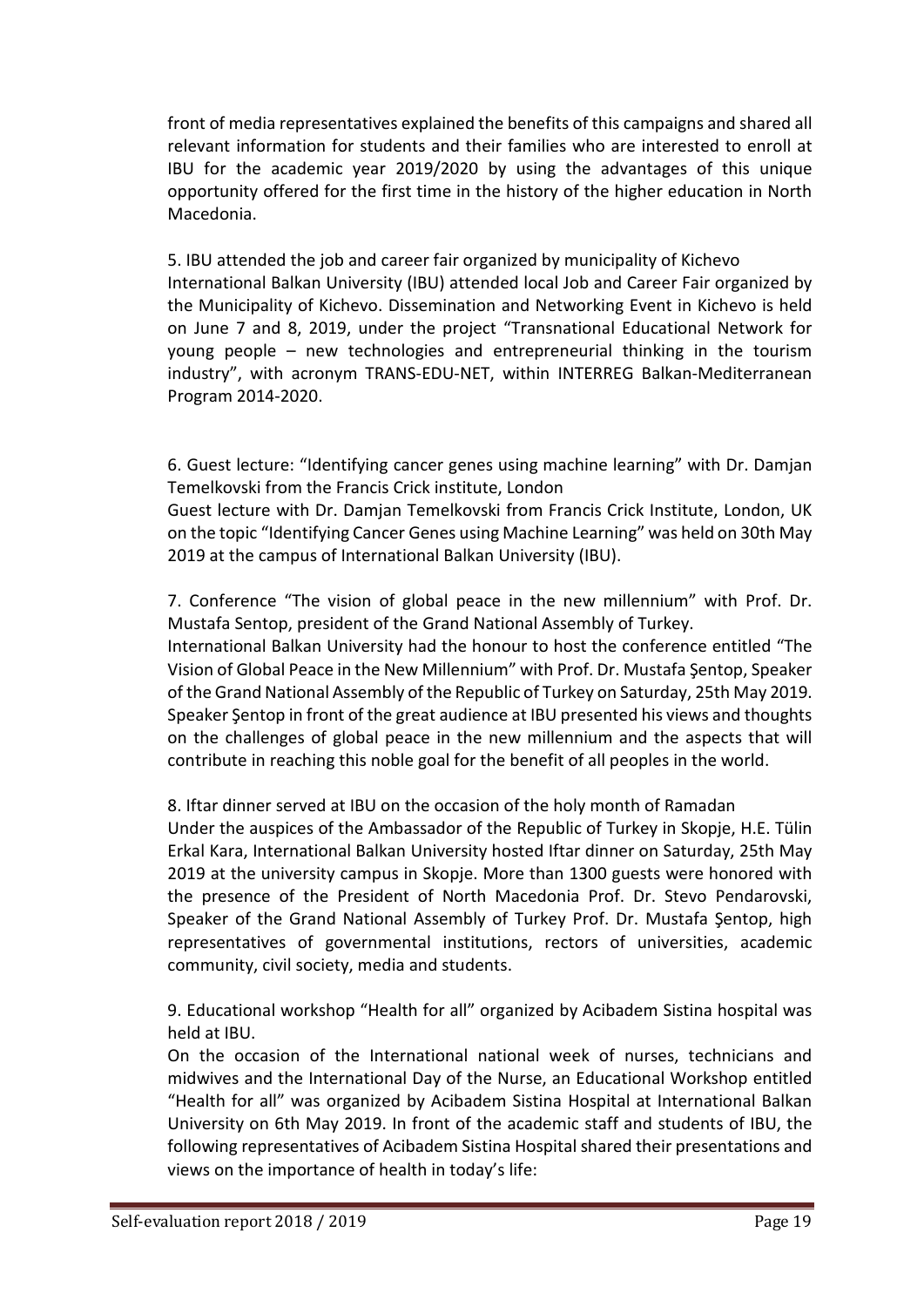10. IBU, partner OF II. World Congress of entrepreneurs 2019

Signing a protocol for cooperation on 6th May 2019, International Balkan University (IBU) became a partner of the 2nd World Congress of Entrepreneurs which will be held in Skopje on 16-19 October 2019 under the auspices of the Government of the Republic of North Macedonia.

11. Culture Conference of "28th Hidirellez Spring Festival" was held at IBU.

The opening event of the "28th Hıdırellez Spring Festival", a culture conference was held at International Balkan University on Thursday, 2nd May 2019. The conference was attended by representatives of governmental and non-governmental organizations, academic society and students. The audience was greeted with welcome speeches by the President of the Festival, Dr. Senol Tahir, Director of TIKA for Balkans and Eastern Europe, Mr. Mahmut Cevik and Vice Rector of IBU, Prof. Dr. Sener Bilalli.

13. Representatives of International Balkan University have attended various television programs, with the aim of presenting the International Balkan University, its background, academic offer, advantages and opportunities for the new students.

14. Guest Lecture: "Driving Into the Future" with Prof. Dr. Peter Robinson from the University of Cambridge.

Guest Lecture entitled "Driving into the Future" by Prof. Dr. Peter Robinson from University of Cambridge Computer Laboratory was held on Wednesday, 29th May 2019 at International Balkan University (IBU).

15. International Conference Organized by International Academic Institute and International Balkan University.

International Academic Conference organized by International Academic Institute and hosted by International Balkan University was held on 20th May 2019 at the IBU Campus in Skopje.

The Conference included two tracks with panels: Education and Social Sciences Conference and Business and Economics Conference.

16. IBU team was part of the WIZZ Air Skopje marathon 2019.

A team of International Balkan University participated in the Wizz Air Skopje Marathon 2019 which was held on 4th May 2019.

17. DR. Mary Johnstone-Louis and Mr. Tyson Rallens from University of Oxford Delivered a Guest Lecture at IBU.

Dr. Mary Johnstone-Louis and Mr. Tyson Rallens, from Said Business School, University of Oxford, UK delivered a guest lecture entitled "Updates on Business Research from the University of Oxford: Ownership and Responsible Business" on the class of Entrepreneurship, on Thursday April 25, 2019.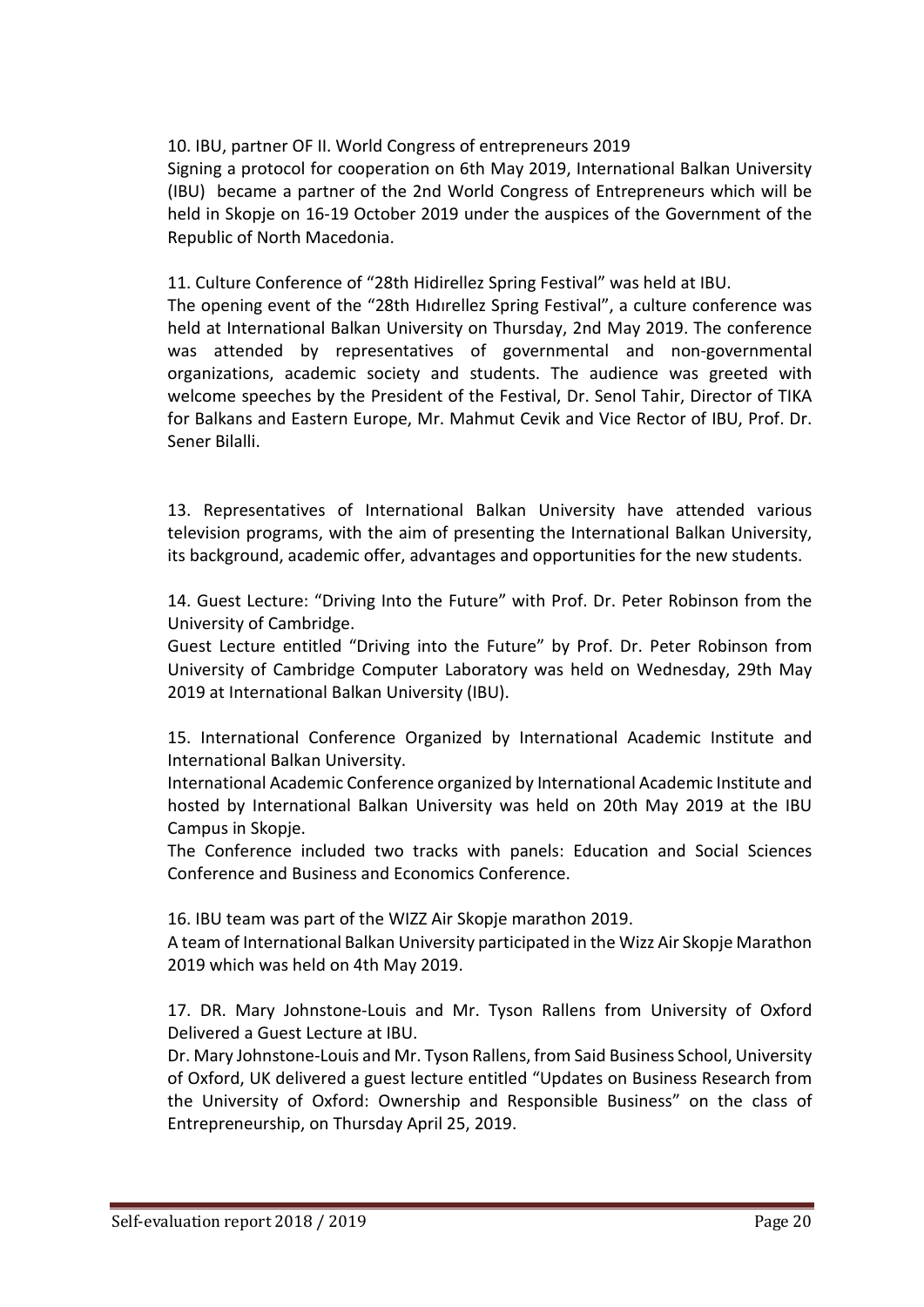18. Presentation entitled "Occupational Safety – Everyone's Responsibility" held at IBU on the Occasion of World Day for Safety and Health at Work.

On the occasion of 28 April – World Day for Safety and Health at Work, the President of the Macedonian Occupational Safety and Health Association for , MSc. Milan Petkovski delivered a presentation on the topic "Occupational safety – Everyone's responsibility" in front of the academic and administrative staff, as well as students of International Balkan University on 22nd April 2019.

19. Turkish Culture Week was Held in the premises of IBU, 23-26 APRIL 2019 The Turkish Culture Week which was organized by the Ministry of Culture and Tourism of the Republic of Turkey, the General Directorate of Cinema in Turkey and Foundation "Ensar", and hosted by International Balkan University in North Macedonia was closed with a concert of the Trakya University Balkan Chamber Orchestra. The event raised great interest among the audience who enjoyed the live performance.

During the period 23-26 April 2019, several Turkish movies and documentaries were projected at the IBU Conference Hall.

#### 20. High School Competition by the Faculty of Engineering

Faculty of Engineering organized the High School Competition on Thursday, 25th April 2019. Students from Maarif International Schools, SMUGS "Dr. Pance Karagjozov", SUGS "Saraj", High School "Sami Frasheri"-Kumanovo participated with their projects in the competition and presented their creativity, ideas and research on various topics which raised the interest of the academic staff of the Faculty of Engineering.

21. IBU signed a cooperation agreement with British Council North Macedonia in the field of english language examinations delivery and information provision.

IBU signed a Cooperation Agreement with British Council North Macedonia in the field of English Language Examinations Delivery and Information Provision. The agreement includes organization of various trainings for IBU teaching staff, provision of examination materials such as Aptis, PET, FCE, CAE, BEC and IELTS exams, implementation of these exams in the premises of IBU Campus for IBU staff and students, as well as external candidates and much more. As an university with English language as its official teaching and working language, IBU highly appreciates the opportunity to work closely with British Council North Macedonia in direction of providing the best possible language education to its students and highest qualifications for its teaching staff.

22. IBU attended the eco-action of "Communal Hygiene" Skopje and contributed for a cleaner environment

Great contribution by students and staff of International Balkan University, who supported the action of the "Communal Hygiene" Skopje on Wednesday, 24th April 2019. The aim of the action was to raise awareness among the different categories of citizens and their inclusion in this action that provided a cleaner environment for all.

23. Conference with H.E. Prof. Dr. Milan Jazbec, Slovenian Ambassador in Skopje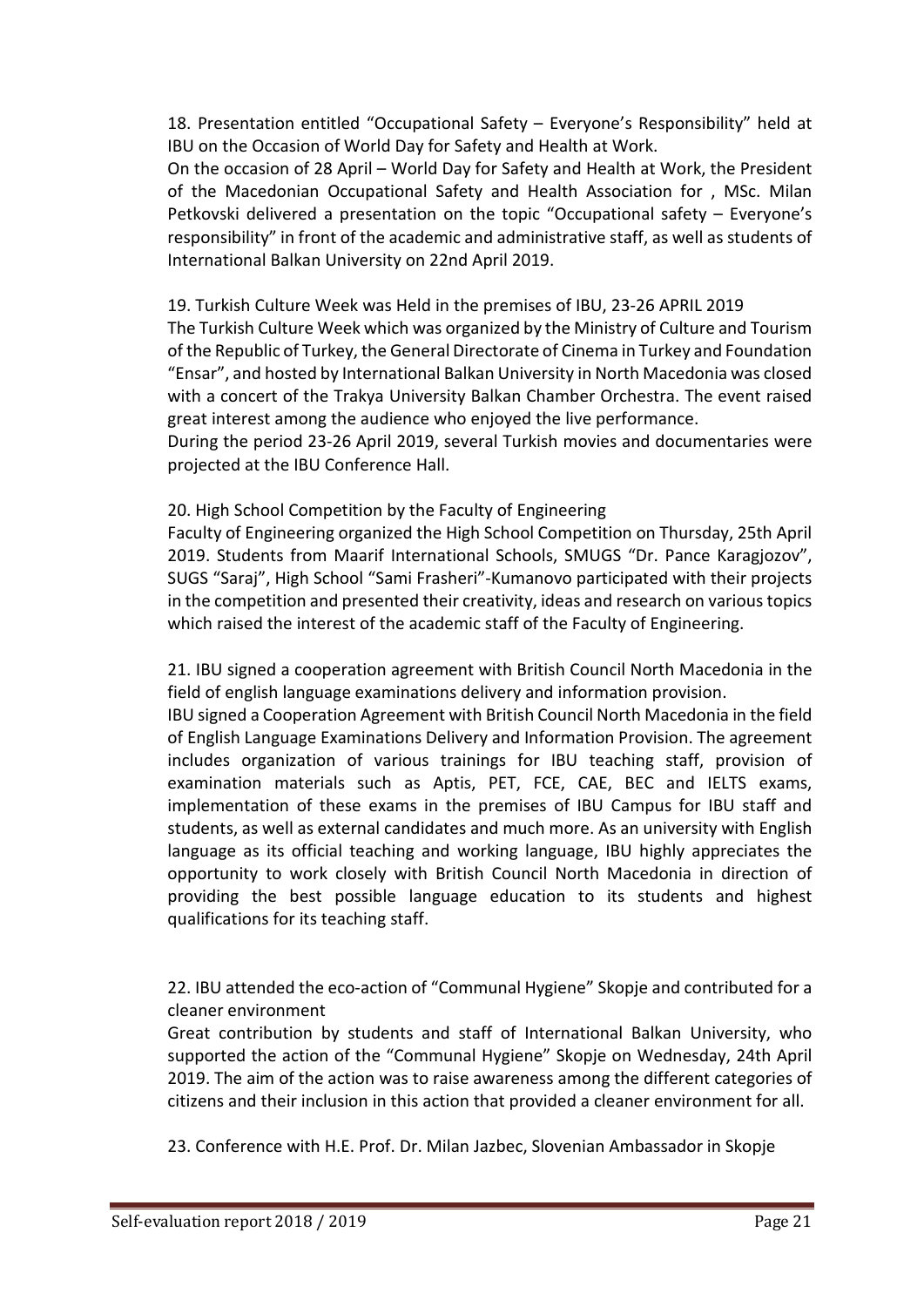A Conference entitled "Balkans vs. Euro-Atlantic Integrations: Challenges and Perspectives" with H. E. Prof. Dr. Milan Jazbec, Slovenian Ambassador in Skopje was held at IBU, 10th April 2019.

24. On the occasion of International Human Rights Day - 10th December, Prof. Dr. Ljubomir D. Frchkovski delivered a lecture on the topic "Globalization and Crisis of Human Rights" on 10th of December 2018..

25. Clinical teaching by Marija Stanojeska, PhD in Industrial Engineering, was held on 10th of December, 2018.

26. ROUNDTABLE: "70 Years after the Universal Declaration of Human Rights: stagnation and approaches" was held on 10th of December 2018.

### <span id="page-21-0"></span>**3. 9 Extra – Curricular Activities and Opportunities for Students**

Students of the university are represented by a students' union called the Students' Council. The council consists of representatives from each faculty that are chosen by fellow students through democratic elections. Two students are elected as co-presidents of the Students' Council. The co-presidents take part in administrative procedures of the Senate, etc. Students are encouraged to take part in students' club for extracurricular activities (Appendix 9.3.6). Activities for establishing Alumni Association at IBU (AAIBU) have started with preparing proposal (Appendix 9.3.7), designing logo, preparing an invitation letter (Appendix 9.3.8) and an application form (Appendix 9.3.9).

Many workshops, seminars, panels, exhibitions were organized, for e.g.:

- 1. Annual Student Art and Architecture Exhibition, organized by International Balkan University. The Exhibition includes more than 200 works of students of graphic design, visual arts and architecture.
- 2. IBU Faculty of Art and Design Dominated the Youth Spring Saloon 2019 Organized by National Gallery of North Macedonia. IBU Faculty of Art and Design dominated the group exhibition organized by the National Gallery of North Macedonia. The event was held at the Gallery 'Mala Stanica' on 15 May 2019. Awards were given to the professor and the students of IBU.
- 3. Field visit for law Students at the Government of the Republic of North Macedonia A group of students of law of International Balkan University had an exceptional opportunity to visit the Government of the Republic of North Macedonia on Thursday, 25th April 2019.

20. Study visit for students of various faculties at the State Statistical Office Students from 6 Faculties from International Balkan University together with the staff from the Faculty of Economics and Administrative Sciences, attended a study visit at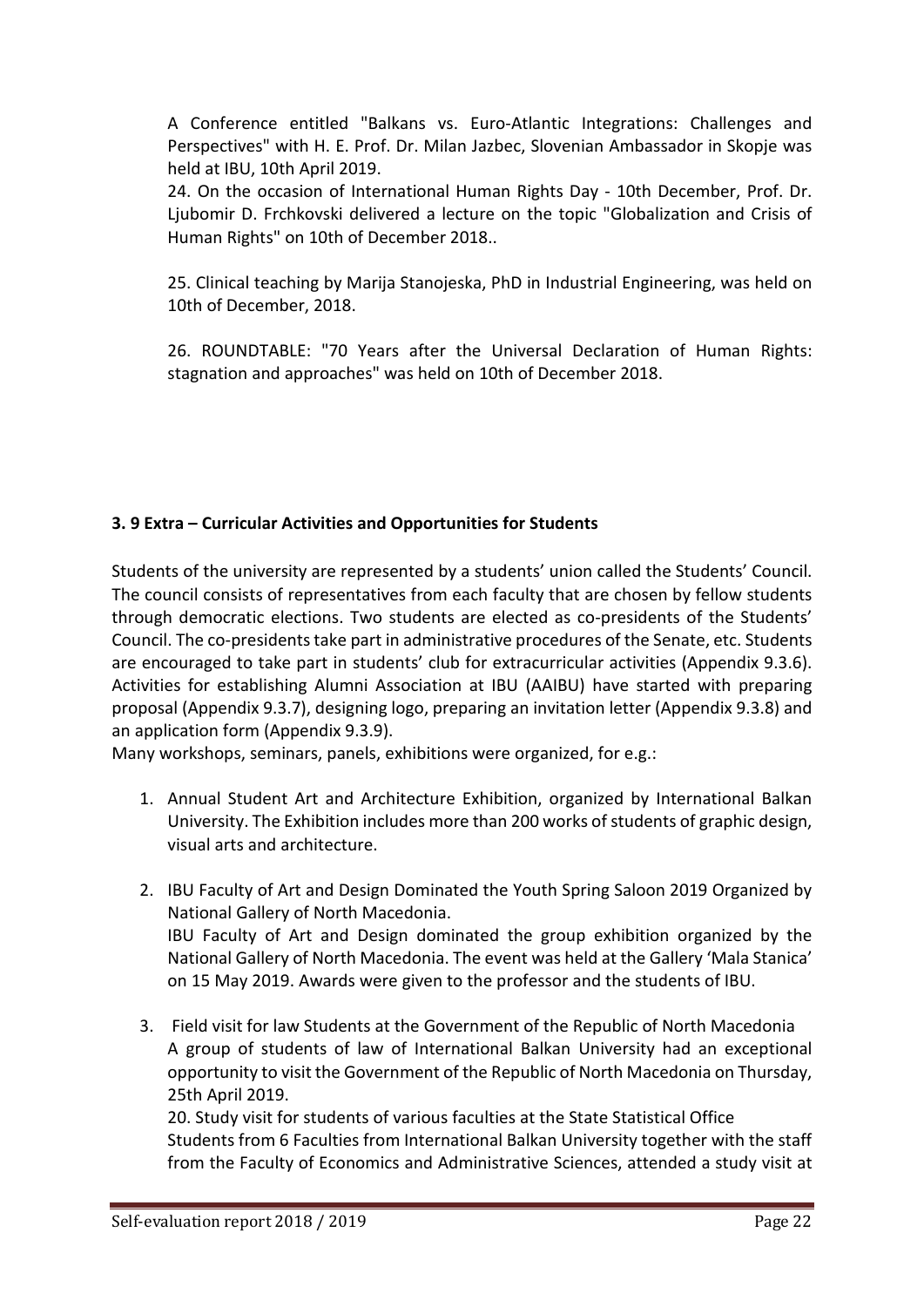the State Statistics Office (SSO) of Republic of Macedonia on the topic: "Data Collection in SSO".

4. 1st IBU Scholarship exam '19

More than 500 students from North Macedonia attended the first Scholarship Exam '19 organized by International Balkan University on 27th April 2019. Students had the chance to test their knowledge in questions that covered fields of general culture, mathematics, geography, history and IQ. Additionally, they attended a Test on English Proficiency. Scholarship exams will be organized in various cities of the Balkan countries in the upcoming period.

- 5. Field visit for the students of communications at macedonian radio television (MRT) On Tuesday, 23th of April 2019, the students from the department of "New Media and Communication" at the Faculty of communication visited the Macedonian Radio Television (MRT). Throughout the skillful guidance of the editor Mr. Fatos Musliu, the students had the possibility to see and extensively learn how the medium covers the daily events and prepares the news. Additionally, a possibility for long-lasting collaboration with the public service has arisen, which in the future would enable the students to put into practice what they have been learning in theory at the Faculty's subjects which incorporate media-related topics in their curriculum.
- 6. A group of students of the Faculty of Art and Design organized exhibition entitled "Parallels" in Mala Stanica, Skopje in the period 17-18.12.2018.
- 7. "Share the warmth" donation campaign: winter clothing & shoes was held in the period 17- 28.12.2018 at the premises of the IBU Campus.
- 8. Blood Donation campaign at IBU was held on 24th of December 2019.

#### <span id="page-22-0"></span>**3.10 Guidance for Students**

For every student in all study programs an adviser from the faculty members has been appointed by the Dean of the particular faculty. The advisor shall guide the student from the start since the enrolment to the study program until the end of her/his university life and help her/him solve her/his problems related to education and university life. Individual Registration Course Form (Appendix 9.11.3) has been issued for every student. This form is kept in three copies: one copy by the advisor, the second copy by the student and the third copy is sent to the Student Affairs Office. The advisor has to guide the student to register within the dates that are specified in the academic calendar; together with the student needs to choose and register the courses, solve the problems related to educational issues and university life. Courses registration is done in accordance to the university regulations. To secure sound execution of supervision service, each student's academic guidance will be reviewed by the relevant Dean. A new electronic Student Information System (SIS) is in process of preparation and it is expected that it will be ready for the course registration in the next academic year (2019 / 2020).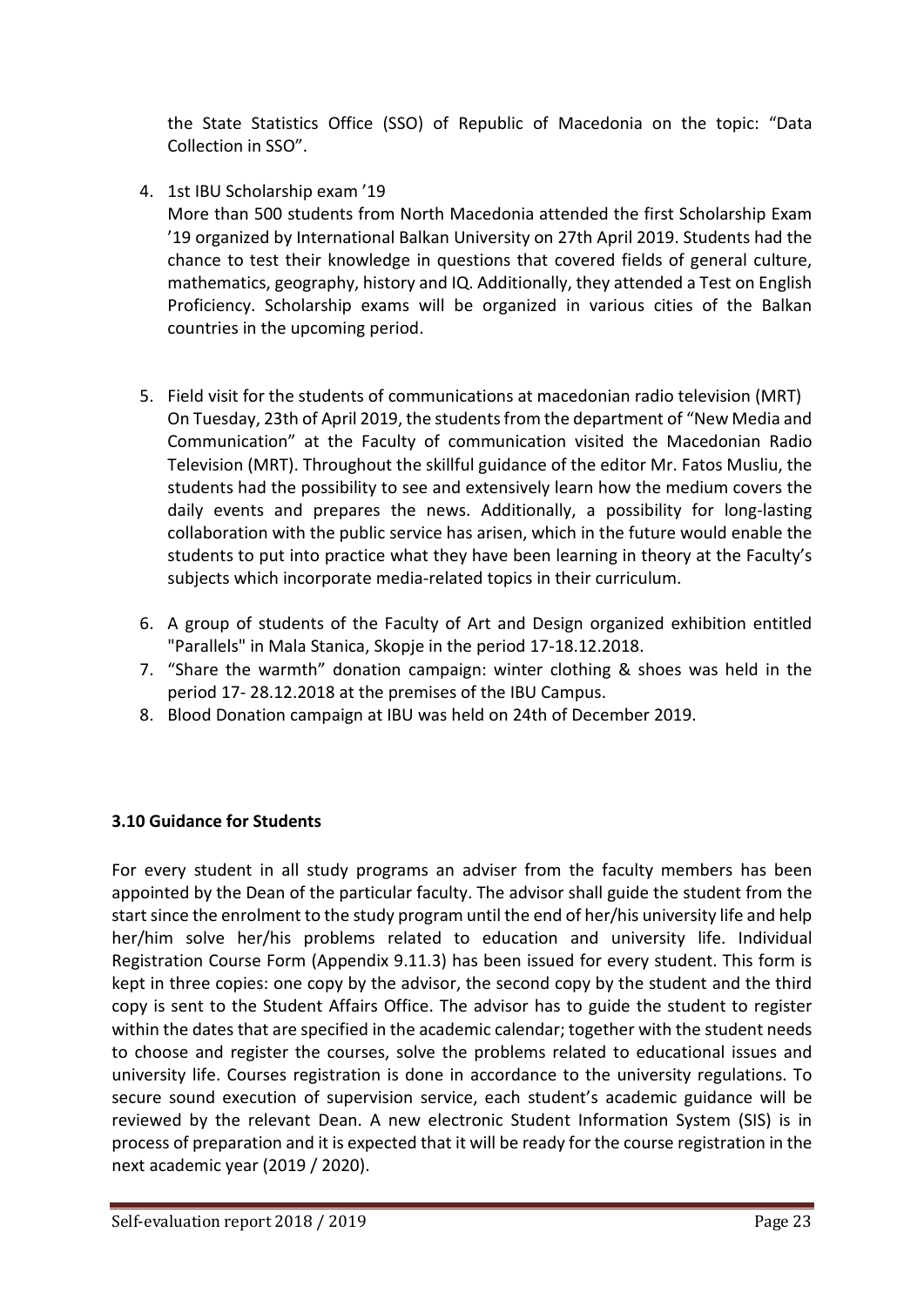Besides that, University has started to establish Career Center which will be a student service. It will provide linkages between students, alumni, and employers as they prepare to meet post-graduate and hiring goals. The IBU Career Center will be committed to providing support to undergraduates, graduate students, and alumni to make informed decisions about their futures by providing comprehensive resources, programs, and counseling on career development, internships, employment, and graduate school. Within the Career Center one Student Support Service is also established. The mission of Student Support Services (SSS) is to enhance the education of IBU University students by addressing their mental health concerns and promoting their healthy emotional and social development. SSS is committed to creating a safe, just and equitable learning environment in the university community.

## <span id="page-23-0"></span>**3.11 Finance**

According to the regulations the board of trustees is responsible for any budget related issue. At IBU, the budget is formed according to needs of faculties and administrative departments. Rector fills out budget forms annually and sends it to the board of trustees. The other finance resources are student fees.

## <span id="page-23-1"></span>**3.12 Management**

The Rector of International Balkan University is elected by the University Senate. Rector selects two Vice Rectors from the professors. The areas the Vice Rectors are in charge of are: personnel, information technologies, research, relations with industrial and civil institutions, schools, student affairs, culture and sports facilities, and library services, and administrative and financial affairs, construction affairs, strategy development, and international relations. Another unit within the body of the top management is the Office of Secretary General. The Secretary General is responsible for carrying out all the administrative affairs (Appendix 9.1.1).

Top bodies in the university administration are the University Senate. The Senate of the International Balkan University consists of: Rector of the University; Vice Rectors, without the right to vote, Deans of the faculties, one representative from each academic unit (faculties, institutes and schools), students' representatives, elected by the Students' Parliament of the University; Secretary General shall participate in the work of the Senate as a reporter, without the right to vote. The Senate meets upon the nominal invitation of the Rector when a decision-making is needed on academic issues and activities (Appendix 9.1.2).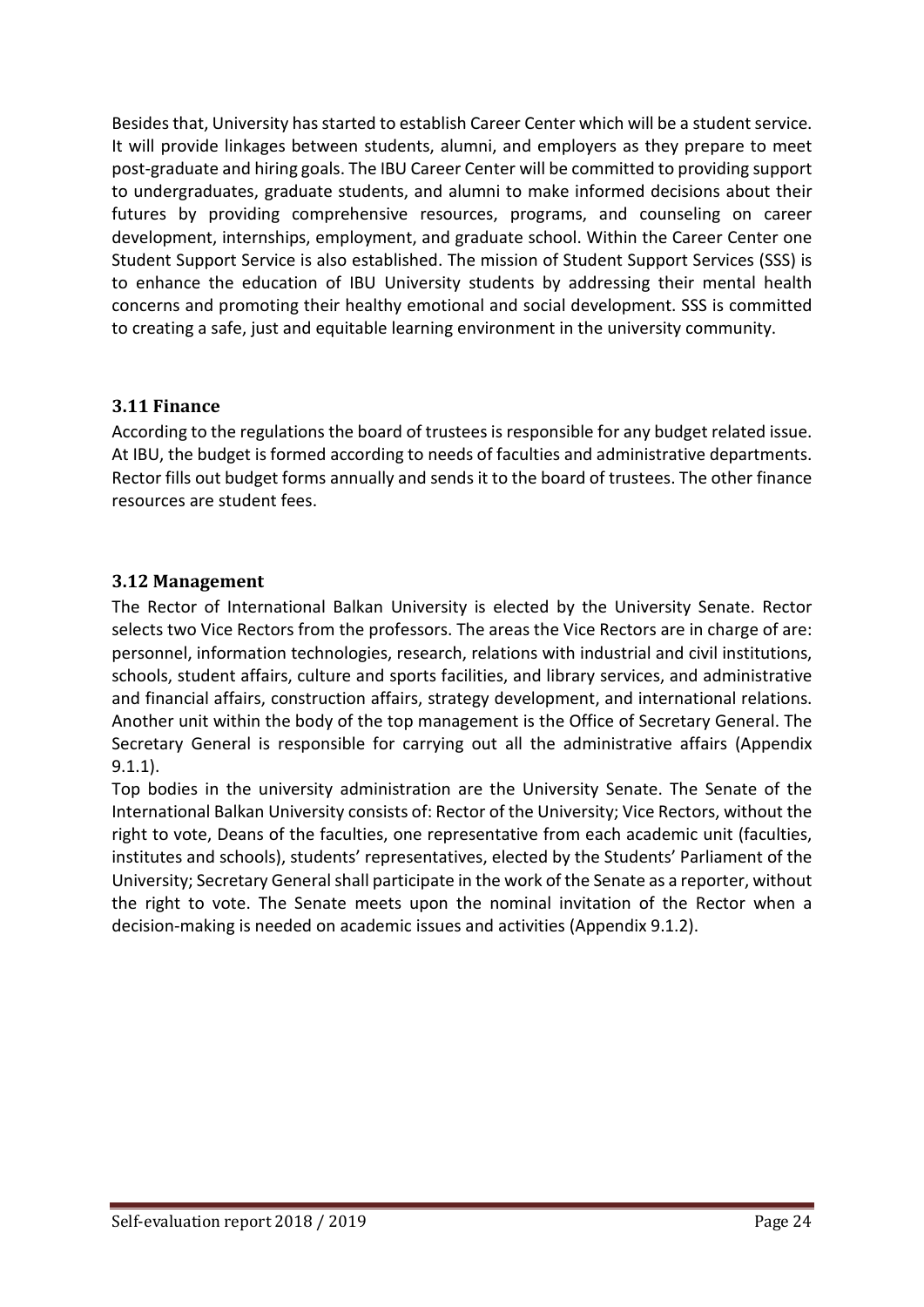## <span id="page-24-0"></span>**4. INSTITUTIONAL NORMS AND CORE VALUES**

## <span id="page-24-1"></span>**4.1. What is the University trying to do**

#### <span id="page-24-2"></span>*4.1.1. Chairman's Statement*

IBU University's norms and vales are based on principles stated on behalf of the university by the Rector, Prof. Dr. Mehmet Dursun Erdem:

The International Balkan University is founded in 2006 by the Foundation for Education and Culture "ÜSKÜP". It is a foundation, non-profitable university, one of a kind in the Republic of Macedonia. Located in the heart of the Balkans, IBU is a gathering point for students from all over the region, including Turkey. This makes IBU a multinational, multi-religious and multicultural institution. If we add the fact that IBU is an English speaking, teaching and learning medium, then we can conclude that the epithet "international" fits our University the best.

IBU has accredited programmes for both undergraduate and postgraduate studies. In accordance with the trends in modern education, our study programmes are specific and responsive towards the challenges of today and tomorrow. There is also a Preparatory Programme for English Language for those students who lack sufficient knowledge of English, delivering around 1000 hours of teaching and practice within a year. If you plan to be an expert in a field such as engineering, architecture, economics, administrative sciences, fine arts, educational sciences, communication, humanities and social sciences – then IBU is the place to be. What makes IBU exceptional is the fact that every academic year, we deliver a significant number of scholarships for students from all over the Balkans. In this way, our donors and supporters invest in successful students, by providing them educational support and great chances for immediate employment right after graduation. In regards to the tuition fees for undergraduate and postgraduate studies, IBU still remains the most affordable university in Macedonia and wider in the region.

The academic programs of International Balkan University have been accredited by the Macedonian Ministry of Education and Science, as well as by the prestigious Turkish Higher Education Council. Furthermore, starting from 2013, our degree programs are enlisted in the ÖSYS Booklet, thus creating an exclusive opportunity for Turkish students to easily enroll at IBU.

A confirmation for our committed work, qualified academic staff, dedication to research and investment, social responsibility and service came directly from the most reputational institution in the world which deals with university ranking. The track record of success saw IBU ranked as the best private university in Macedonia in 2012 by the world-known Shangai University Ranking, according to criteria specifically designed for ranking world academic institutions.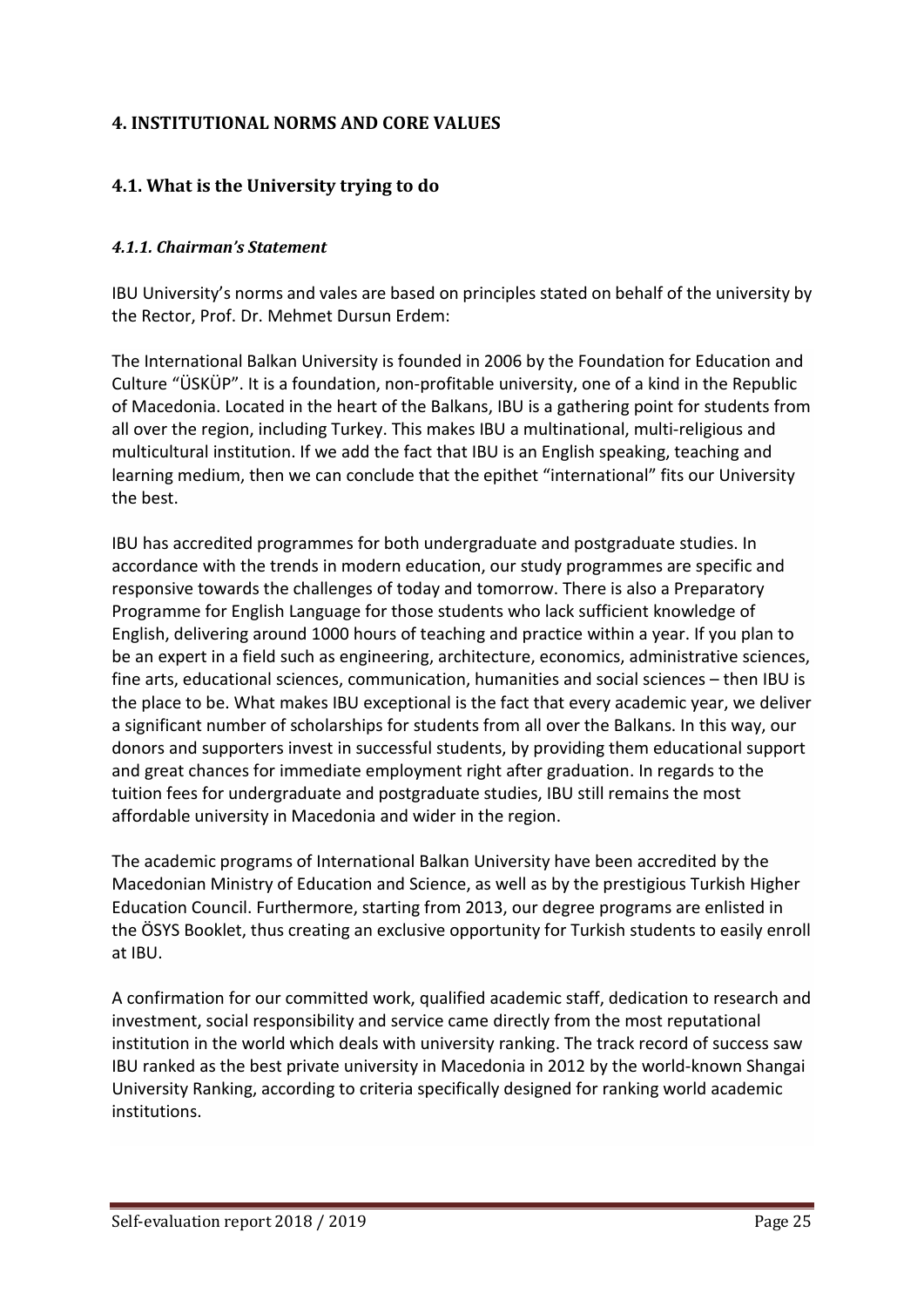In a very near future, Which will provide its staff and students with the most modern educational and working standards as a ground for grasping new horizons and reaching greater achievements.

In the end, allow me to emphasize once again – our doors are widely open for students from Turkey and the Balkan region, as well as from other countries in the world.

IBU is a guarantee for qualitative and prosperous education. IBU is the most fortified bridge towards a successful career… all this, because we educate the leaders of tomorrow!

Prof. Dr. Mehmet Dursun Erdem Rector

### <span id="page-25-0"></span>*4.1.2. Vision*

The vision of the International Balkan University is to become one of the foremost higher education institutions by graduating well qualified students, with the aim of contributing the development cultural prosperity in Balkans, prosecution of stability and the region's economy.

#### <span id="page-25-1"></span>*4.1.3. Mission*

As a provider of high quality education, International Balkan University has adopted the mission of educating self-confident, multidimensional, socially responsible and globally competitive individuals. In addition, the university produces high quality scientific research that will contribute to technological and economic development in the region. With this mission in mind, International Balkan University aims to become a renowned international educational institution that sees cultural diversity as an asset, and that contributes to the development and stability of the Balkans by producing the best professional individuals who are ready to compete in the workforce.

#### <span id="page-25-2"></span>*4.1.4. Principles*

The principles are the basis which determines IBU daily attitude. These principles are internalized by IBU academic and administrative staff and become general rules.

1. *Pluralism*: To consider different ethnic identities, cultural trends as a whole in the frame of tolerance and synergy, and to work in a multiethnic structure.

2. *Equilibrium*: To be impartial on every kind of work or process taking into consideration the region's multiethnic and multicultural structure.

3. *Quality:* To achieve higher standards on the educative activities, on selecting academic stuff, the technology used documentation, research, projects and publications.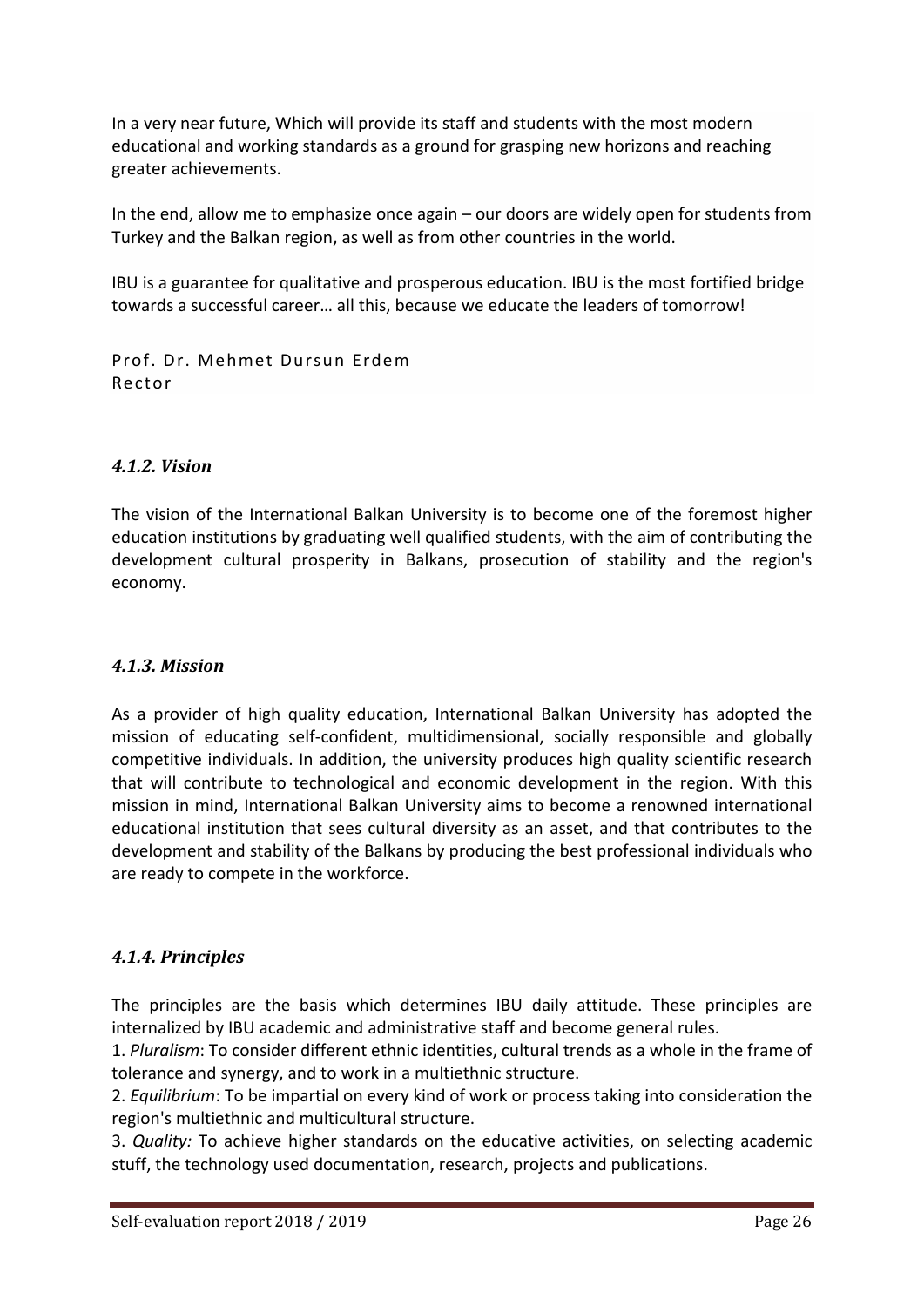4. *Timely manner:* To finish the jobs and actions in time, promptly and satisfactory as requested, but without precipitance.

5. *Geniality*: To be polite, sensitive and genial on the educative activities, on the relations with the parents and the public.

## <span id="page-26-0"></span>*4.1.5 Core Values, Norms and Strategies Objectives*

IBU University was established to develop society, science and knowledge, and work developed in this framework. Creating a modern scientific infrastructure will contribute to human resource development in natural and social sciences, by providing opportunities contemporary education in accordance with the needs of the country and the world.

Giving the importance of proper product knowledge and technology in university and graduate, and create opportunities to achieve the most developed technology, will contribute to growth of young well-mannered and productive. Using international experience, IBU through graduate programs, as and tradition of education and research, will enhance and meet the needs of scientists society in this context.

IBU University, following the institutionalization phase, based on the principles of justice, meritocracy and democratic participation, will create its traditions together with the employee and students.

Having established a knowledge management system in accordance with universally recognized principles, University along with the staff has a dynamic organizational structure. After identifying the objectives and educational goals, and output with the teaching of all activities will be focused towards outputs, in order to meet the needs of industry and application the dynamic and innovative programs.

The University provides student participation through "the University Student Council," in order participation of their representatives in decision-making levels of the institution.

In order to meet the daily needs of its students and employees, the University will operate with a functional and modern technology.

Over the last five years University has concentrated on the following aspects: establishing new regulations of study which are student-centered and responsive to students' needs; composing an innovative concept of study according to the principles of the Bologna process by introducing the credit-transfer system; implementing a system of assessment thus securing quality assurance in higher education through self-evaluation, including evaluation of academic staff at the University.

The quality issue in higher education is closely linked to the creation of a common European domain in higher education and, being of utmost importance, occupies a central position in the recommendations arising from the Bologna process. The major goals, which are considered to be of pivotal significance for generating the European domain in higher education, are the following:

- Adopting a system of easily discernible and comparable/compatible degrees; introduction of the Diploma Supplement.
- Introducing a system of study based on three cycles.
- Bringing forward the ECTS (European System for Transfer and Accumulation of Credits).
- Introducing the necessary European dimension in higher education.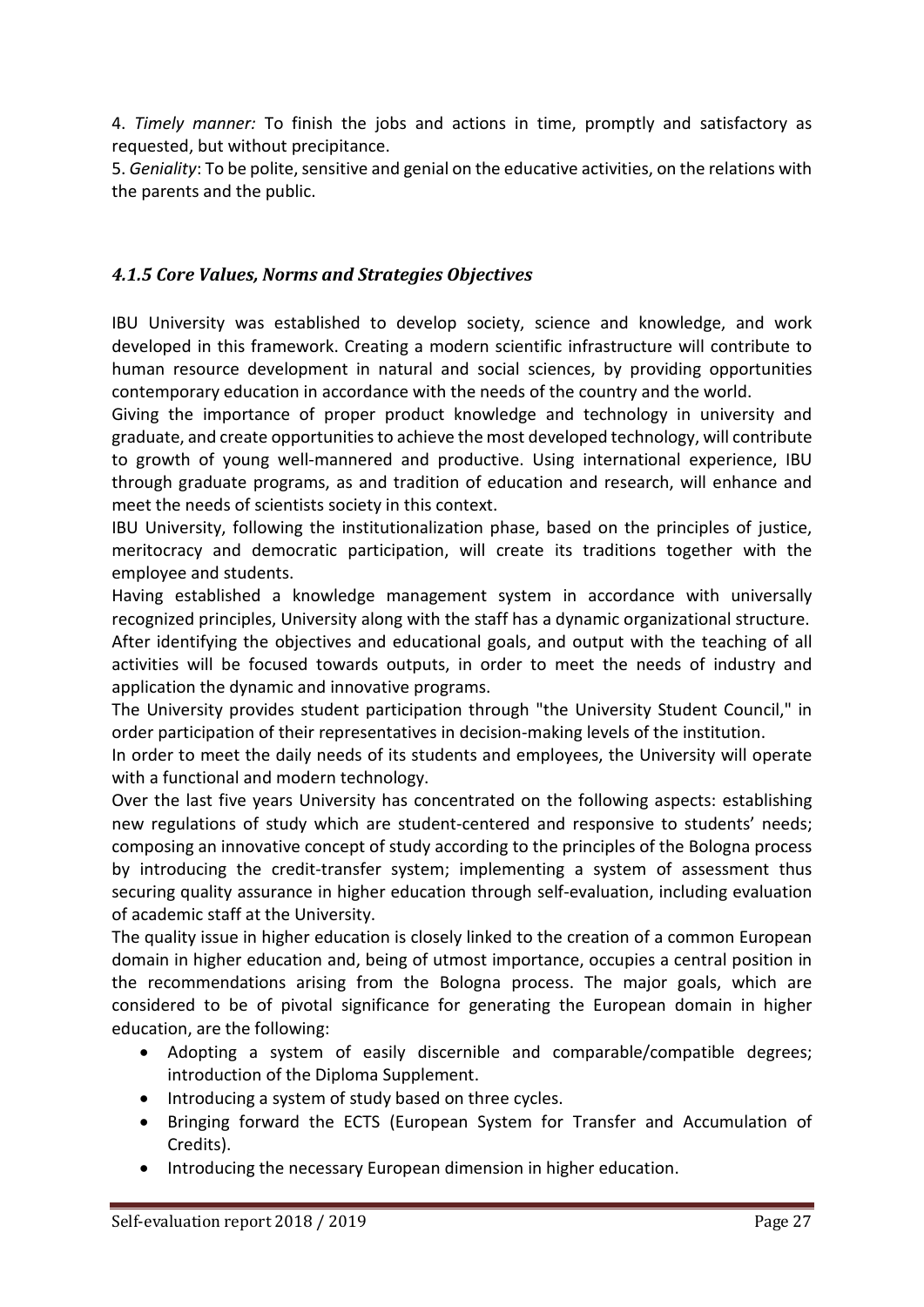Six core areas of the defined strategic priorities defined in 2018/2019 for the next five years are:

- 1. Development of Physical Capacity of IBU
- 2. Student capacity, academic / administrative personnel
- 3. Education Activities
- 4. Research and Publication Activities
- 5. International Academic Relations
- 6. Budget and Finance Plan

The development of the 2018/2019 Strategic Plan has allowed us to collectively explore the many ways in which we will continue to grow and develop the core areas.

## <span id="page-27-0"></span>**4.2 Teaching and learning**

### <span id="page-27-1"></span>*4.2.1. First Cycle Studies*

Every faculty develops their study programs, consistent with the University's mission. Being firstly approved by the Teaching Academic Council of the particular faculty, study programs are than validated by Rector's Board and University Senate. Study programs are accredited by the Accreditation Board in conjunction with the Ministry of Education and Science of Republic of Macedonia.

The Faculties designed their programs of study at the first cycle level in order to achieve the following (Appendix 9.8):

- The student overload to be in accordance with the scope of subject material.
- More elective courses in order students to have a greater variety of choices to suit their personal affinities.
- Launch new forms of continuous assessment through homework assignments and seminar papers in addition to the existing midterm and final exams.
- Quantify the scope of knowledge and skills by introducing the system of accumulation and transfer of credits.

The Double Major programs of the university are highly flexible. There are many free elective courses to be taken among different disciplines. This unique approach provides our students with various skills.

Generally speaking, the University favorsthe interdisciplinary approach in the study programs which engages the involvement of more than one faculty, academic staff and equipment (Appendixes 9.8; 9.9).

#### <span id="page-27-2"></span>*4.2.2 Second cycle studies*

Study programs in second cycle existing at IBU are **International Economics Relations** and **Business Administration** at the Faculty of Economics and Administrative Sciences; **Industrial Engineering, Computer Engineering** and **Architecture** at the Faculty of Engineering; Study program **Public Relations** at the Faculty of Communications, **Graphic Design** at the Faculty of Art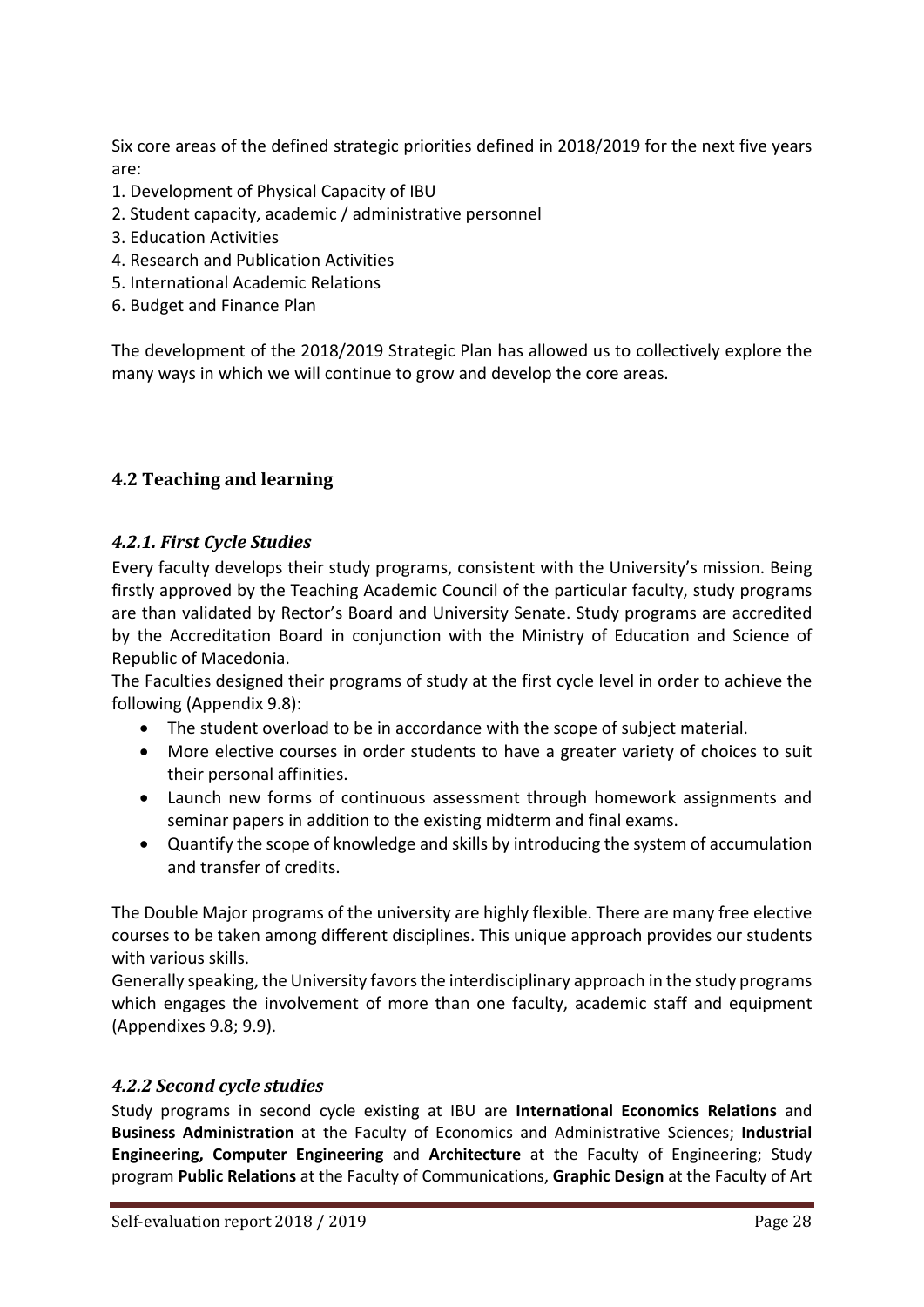and Design, Study program **English Language Teaching** at the Faculty of Education, Study program **Clinical Teaching** at the Faculty of Humanities and Social Sciences (Tables 2.1.). Process of preparing proposals for new first and second cycle study programs at all faculties and third cycle of studies at IBU is going on.

## <span id="page-28-0"></span>**4.3. Constraints**

## <span id="page-28-1"></span>*4.3.1 Selection and appointment of academic staff*

According to the current Law of Higher Education (LHE), universities are free to select and appoint teaching and research personnel. The Board of Trustees gives the ultimate decision about the recruitment of an employee at International Balkan University. Issues about appointment and promotion are discussed by the Executive Board and then approved by the Rector.

After the establishment period, the university adopted a recruitment approach to attract young and successful academicians, not only from Macedonia but from abroad as well. IBU follows current criteria for selection and promotion of the academic staff given by LHE (Appendix 9.10- Bulletins).

## <span id="page-28-2"></span>*4.3.2 Selection and appointment of administrative staff*

Another important constraint is the difficulty in finding qualified administrative staff. This difficulty especially impedes the work of Legal and Personnel Matters Office and Office of Student Affairs.

## <span id="page-28-3"></span>*4.3.3 Selection of Students*

The admission of students to Macedonian universities is administered through a central examination system which does not give autonomy to universities. Freshman quotas are set by IBU based on space capacity.

## <span id="page-28-4"></span>*4.3.4 Teaching and Learning Constraints*

The official approval procedures of the Higher Education Accreditation Board for new first and second cycle programs are relatively long, which cause long and tedious establishment and formation processes of new programs and faculties. During creation of the curricula the Law of Higher Education, as well as the National Qualification Framework is followed. The state administration does not interfere with didactic approaches.

In order to create the bond with the external share – holders, IBU is organizing so called career days, where companies present themselves, explaining their areas of working, as well as the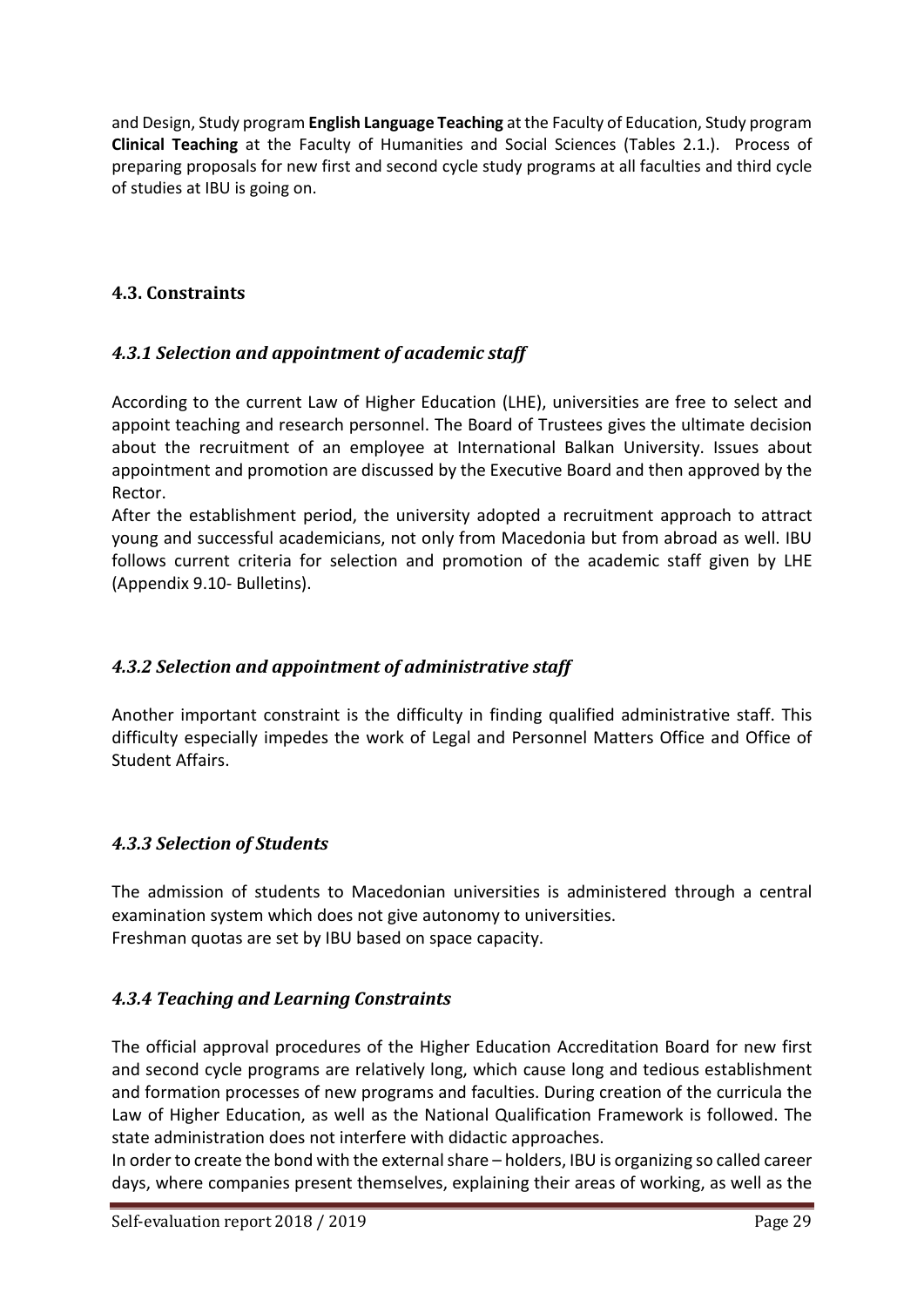criteria for the possible employment. In the frame of these career days companies collect CVs of interested students and perform interviews.

Participation of the lecturers in international scientific meetings and projects is limited because they do not have financial support by the University.

## <span id="page-29-0"></span>*4.3.5 Research constrains*

Academic staff is encouraged to apply for the external, particularly EU funds, but in order the project proposal to be evaluated positively, some previous results/papers should be published in order to support the project proposal. That means prior-submission research activities are needed, that withdraw the need of research capacities and funds. one hand, academic staff are relied on their own relations for establishing some research, but on the other hand, some of the projects and / or prior submission research activities might be financially supported by the University. The fund has not been established yet. With the opening of the new Campus, in order to increase research capacities an initiative for establishment of Research Center was established.

### <span id="page-29-1"></span>*4.3.6 Finance constrains*

There are essentially no financial constraints regarding teaching and learning processes. The board of trustees of the foundation is planning investment approaches that are carried out by the administrative staff of the university. However there is some difficulty securing funds for research and travelling abroad.

## <span id="page-29-2"></span>*4.3.7 Job Opportunities*

## *4.3.7.1. Evaluation of the Current National Job Market*

Constraints in job opportunities are dependent on national conditions. Any negative change in economic conditions affects the job market directly. The professional advantage of being equipped with foreign language skills makes IBU especially attractive for candidate students.

## *4.3.7.2 Evaluation of Constraints of the Infrastructure*

The constraints about the teaching infrastructure have been overcome with the movement in the new Campus. But, as the number of student grows, with only one building available for educational activities, IBU again will be faced with spacing constrains, unless the second block will not be opened.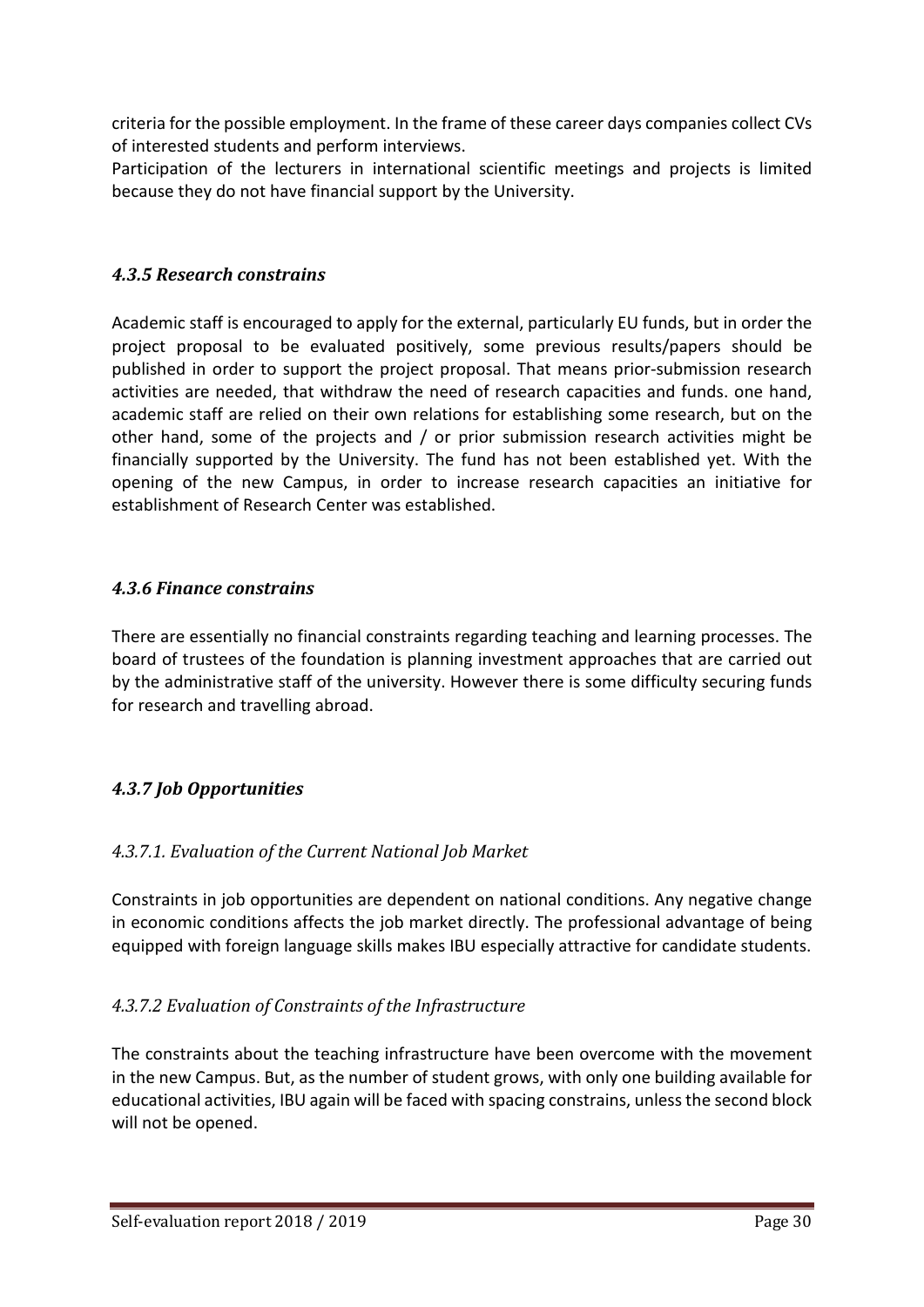### *4.3.7.3 Evaluation of Student-Staff Ratio*

IBU has a total of 58 permanent teaching staff members (3 full professors, 17 associate professors, 18 assistant professors, 20 teaching assistants) and 31 part time teaching staff member (5 full professor, 1 associate professors, 12 assistant professors, 13 teaching assistants). In addition, there are 9 lecturers in English Language School (Preparatory Program). The total number of academic staff members is 89 (for detailed information on figures of students and staff, please refer to Appendix 9.3- Program Self Evaluation Report for 2018-2019).

At the moment, there are 1312 students (201 attending the English Preparatory Program and 1111 attending the first cycle program). The student-academic staff ratio for first cycle study is 23. Approximately 53% of the academic and teaching staff members are female. The university has a total of about 20 administrative staff members, 40% of whom are female.

### <span id="page-30-0"></span>**4.4 How is the University Trying to Do?**

### <span id="page-30-1"></span>*4.4.1 Academically Related Activities and Bodies*

According to the LHE, the highest academic position of the university is the Rector. The Vice-Rectors assist the rector in academic issues. The main platform for academic issues is the Senate. In faculties this role is carried out by the Faculty Academic Councils. The Senate usually assigns committees to carry out specific *ad hoc* and continuing tasks.

Many faculties and departments are organizing academic seminars (clinical teaching) open to the students and public.

The forthcoming high-priority targets of the IBU will be to increase the quality of education and to emphasize research activities.

The university offers possibility to publish the academic research and studies carried out by the academic staff of the university in the Journals Turkish Studies Series, covering different research areas:

- Economics, Finance, Politics,
- Language and Literature,
- Social Sciences
- Historical Analysis,
- Educational Sciences,
- Information Technology and Applied Sciences
- Comparative Religious Studies.

#### <span id="page-30-2"></span>*4.4.2 Administrative Activities*

The highest administrative body of the university is the Board of Trustees, directed by the Chairperson of the Board. The Rector is a member of the board and reports directly to the Chairperson. The Rector is also a member of the Board of Rectors of the Conference of the private higher education institutions in North Macedonia and a member Inter-University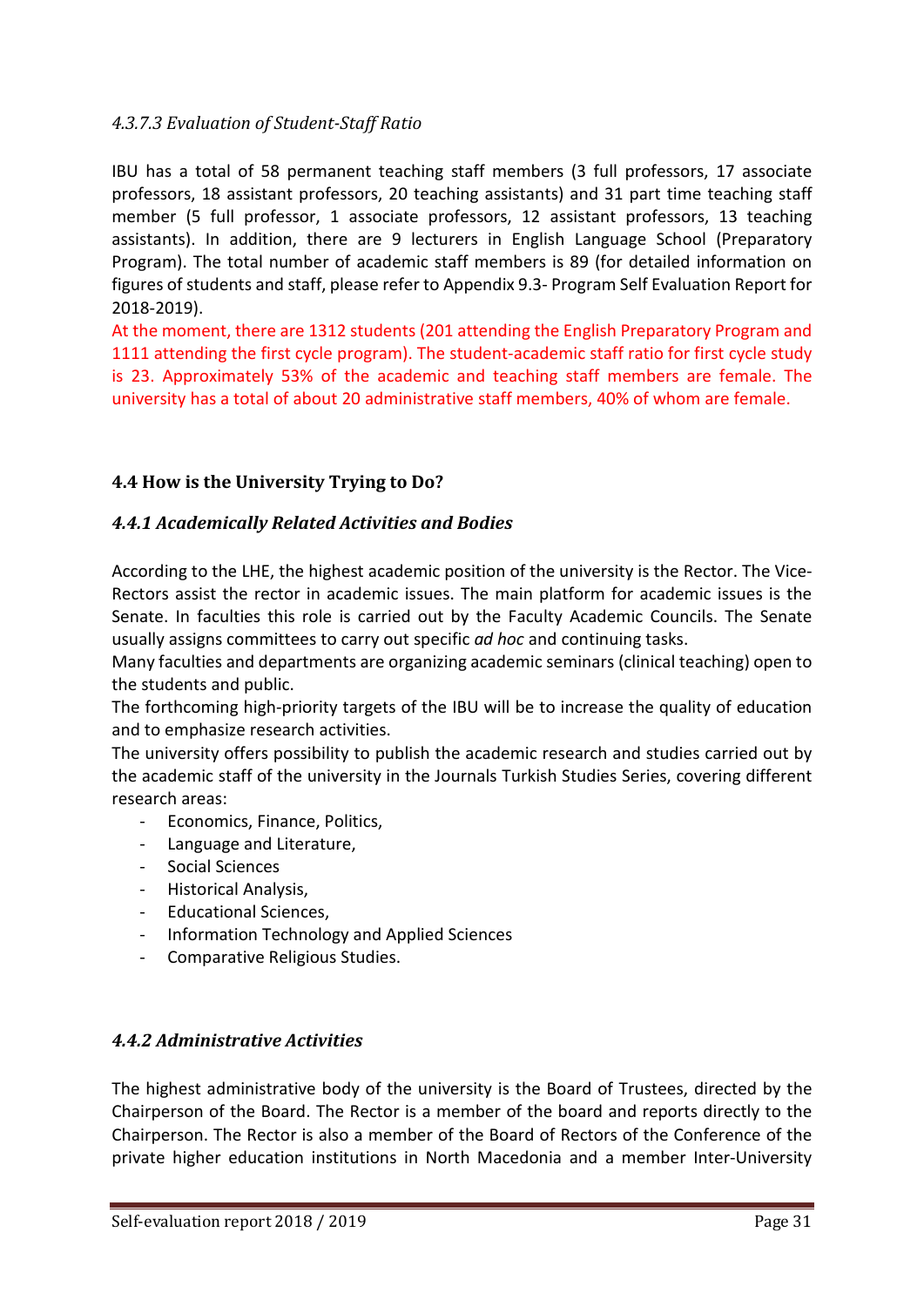Conference (consisting of 6 state and 7 private universities). The Rector is nominated and assigned by the Board of Trustee.

Two Vice Rectors and the Secretary General assist the Rector. The first Vice Rector is concerned with academic issues. The second one is concerned with financial and administrative matters. The Secretary General is responsible for all other administrative issues.

The Vice Rectors and the Secretary General, as well as the Rector himself, are members of the Senate, which is the central governing body of the university. Members of the Senate are selected professors from the faculties and the two co - Presidents of the Students' Council.

A Dean is assigned by the Rector. The Dean may assign up to three Vice Deans. At this moment only Deans of the faculties are assigned. The Dean, all professors and all assistants are member of the Faculty Council.

## <span id="page-31-0"></span>*4.4.3 The Electronic Transformation System in Administrative Processes*

IBU is in the process of preparation of automation system that will accumulate information, but also will facilitate the functioning of the Students Affairs Department in a productive way through providing the annual auditing reports that are requested from the university by official institutions.

IBU is in the process of establishing students' information system that enables precise analysis of the students' registrations and success, also other segments such as information about teaching process, academic staff etc.

## <span id="page-31-1"></span>**5. QUALITY MONITORING AND QUALITY MANAGEMENT**

## <span id="page-31-2"></span>**5.1 National Higher Education Quality Monitoring Policy**

In the Republic of North Macedonia the quality management approach for academic issues is based on regulations for academic promotion and appointments.

The Ministry of Education and Science administratively inspects all universities on an annual basis. Therefore, the university should prepare all documentation (Appendix 9.1) and before the inspection visit of a group Inspection body. During the inspection visit, the board carries out an assessment process and reports findings directly to the Ministry of Education and Science.

<span id="page-31-3"></span>In May 2018 the Government of the Republic of Macedonia accepted a new Law on Higher Education, according to which three bodies needs to be established: Board for accreditation, Boards of Evaluation, and National Quality Agency.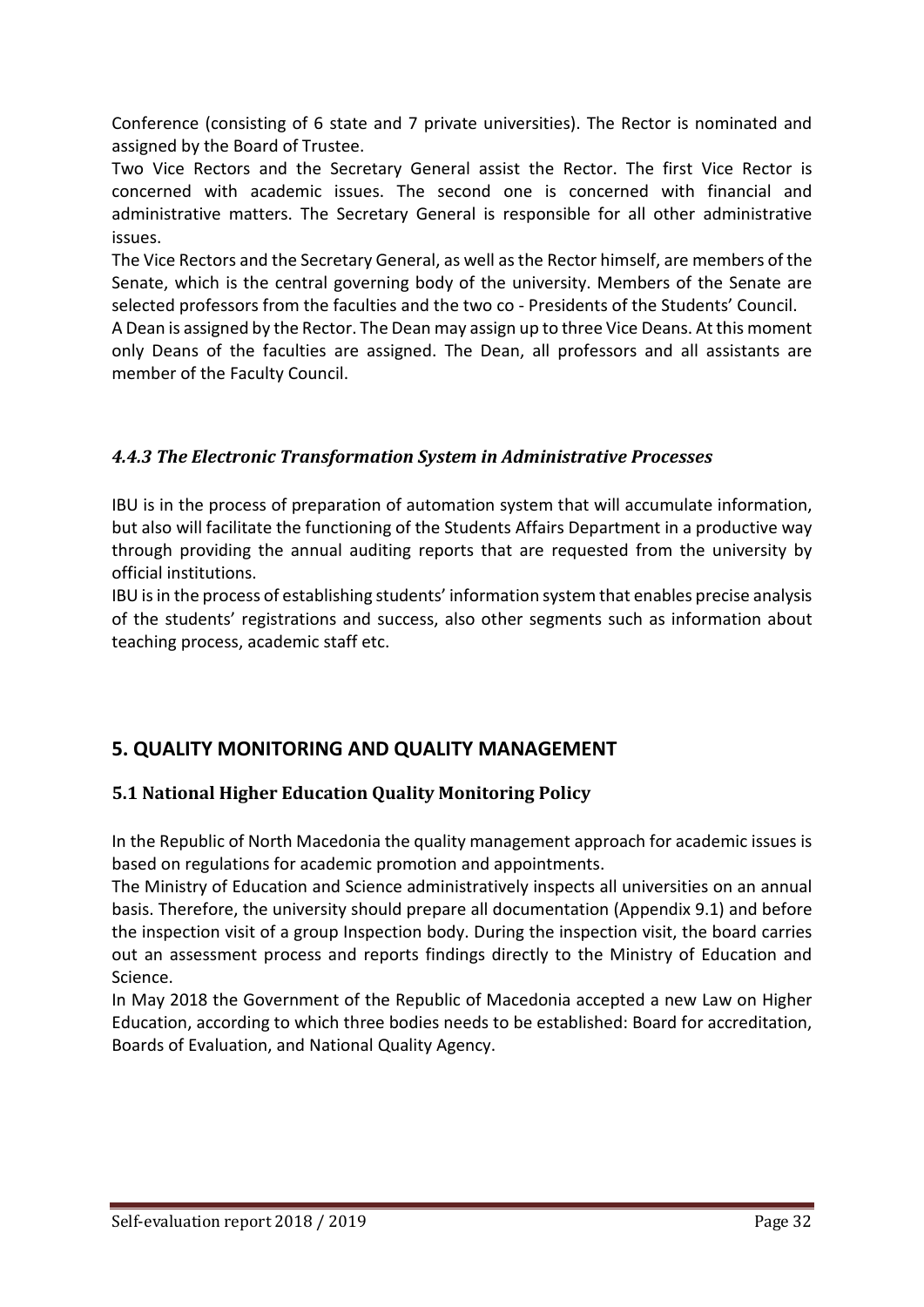## **5.2 Student Feedbacks**

As the most important stakeholder of education, the students are given questionnaires to obtain their comments on the existing practices of teaching and education and their level of satisfaction about the services provided by the University.

The data gathered by the questionnaires of 2017 -2018 will be used in redefining the mission and vision statements of IBU, as well as will be taken into consideration in updating of the strategic planning practices of the University. The University is determined to conduct these surveys in a more regular fashion in the forthcoming years. Student performance may also be estimated through the dropout rates in the first year.

### <span id="page-32-0"></span>**5.3 Academic Staff Evaluations**

IBU has an evaluation form to measure and track the performance of faculty members in teaching, research. (Appendix 9.11-Templates: 9.11.1 Academic's Yearly Performance Report-AYPERs).

As it was mentioned before at this report, research is natural responsibility of all members of the academic staff. The number of publications in referred journals, the number of externally funded projects, participation in scientific meeting, number of internally and externally funded projects are the major indicators for research. Annual Activity reports are collected from all units and statistics on research and teaching are meticulously kept (Appendix 9.4).

#### <span id="page-32-1"></span>**5.4 Student Success Report**

In order to follow student's success, the academic staff prepares report every semester, for every course taught. These reports are have been evaluated by Rector's board (Appendix 9.11.6). The IBU needs to further develop regulations on proposing, accepting and monitoring of student assessments that will help in order to achieve the following:

a. Describe unambiguously the worth, merit, or value of the work accomplished,

b. Improve the capacity of students to identify good work, that is, to improve their selfevaluation or discrimination skills with respect to work submitted,

- c. Stimulate and encourage good work by students,
- d. Communicate the teacher's judgment of the student's progress,
- e. Inform the teacher about what students have and haven't learned,
- f. Select people for rewards or continued education.

#### <span id="page-32-2"></span>**5.5 Administrative Staff Evaluation**

For now, there is not established tool for evaluation of the administrative staff.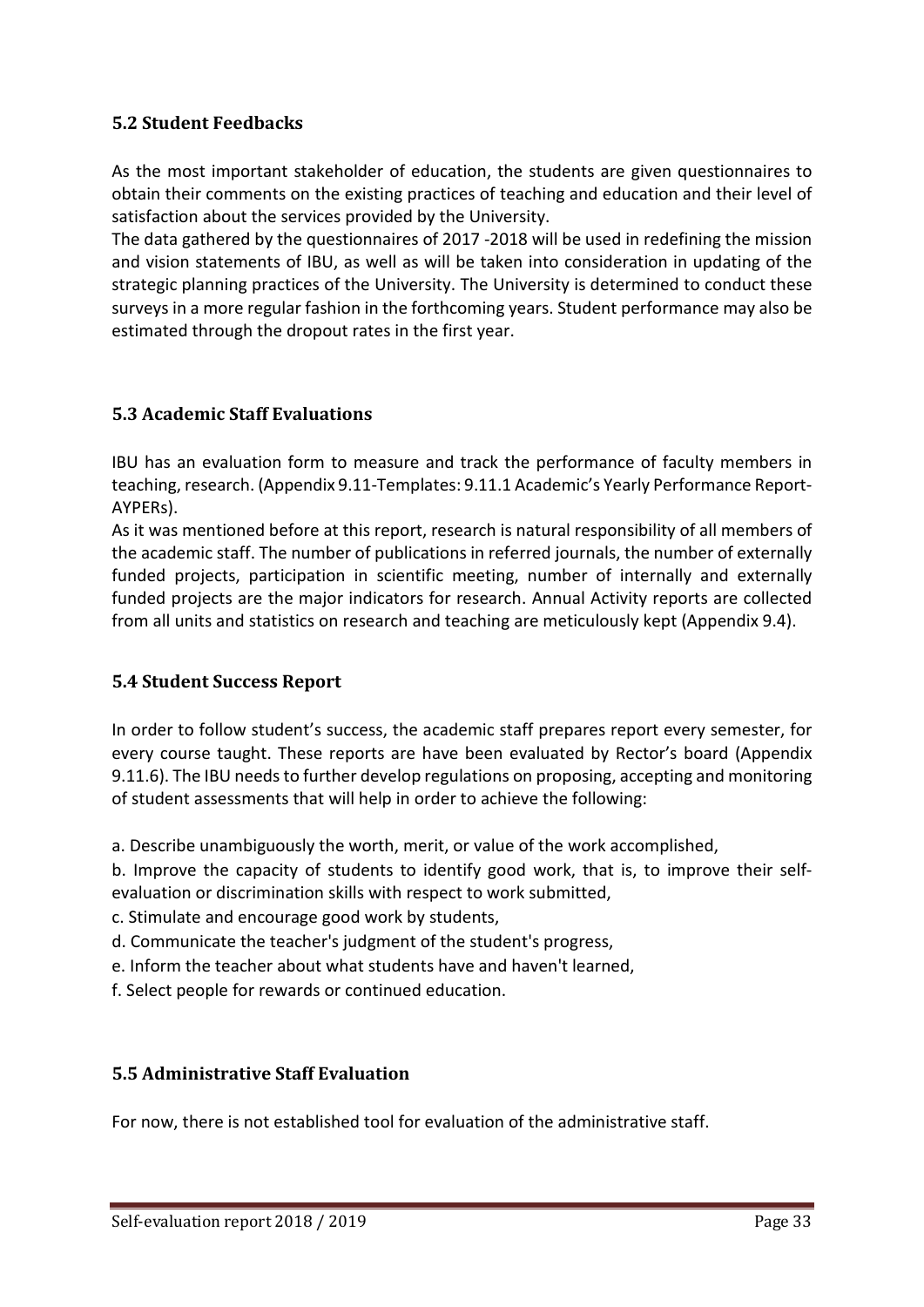## <span id="page-33-0"></span>**5. 6 Independent Finance Auditing**

The University was audited by Foundation Audit Committee once per year and this Committee prepares report.

## <span id="page-33-1"></span>**6. HOW DOES THE INSTITUTION CHANGE IN ORDER TO IMPROVE?**

Quality improvement activities in education have been continuing. Double major program opportunities in the faculties, English Preparatory Program, the usage of ECTS studies, possibility of Erasmus+ and Mevlana Exchange mobility programs are good examples. There are over 220 agreements with foreign University signed in the frame of Erasmus+ and Mevlana mobility programs or based on bilateral agreements. These recruitment efforts will continue within the strategic plan.

All strategic planning activities will be conducted in consistent with the regulations and laws in the Higher Education.

The Institutional planning mechanism involves the participation of all levels of academicians and academic units as described previously. Institutional adaptability to respond to the societal needs and demands should be increased in the next years.

The University is very conscious of the needs of the society and aims to contribute extensively to the improvement of social conditions. Similarly, the University is very eager to improve and increase its relations with international organizations and institutions. It will encourage all academic staff to collaborate with their colleagues abroad at all levels.

## <span id="page-33-2"></span>**7. CONCLUSIONS**

Dedicating its resources in expense of progresses in social and technical sciences at both national and international levels and also educating its students in order to be aware of the national and global issues, besides making them productive oriented and indoctrinate them with the ambition of augmenting the living standards of the society is the mission of the IBU University.

In order to increase the quality and quantity of these services, the University aims to:

- Improve the premises (purchasing new equipment),
- Improve the quality of studies,
- Increase the income of the University,
- Support IBU's academic staff's participation in scientific research projects,
- Increase IBU University's involvement and participation in the national and EU Projects,
- Collaborate with world universities,
- Reach the European standards in undergraduate and graduate education.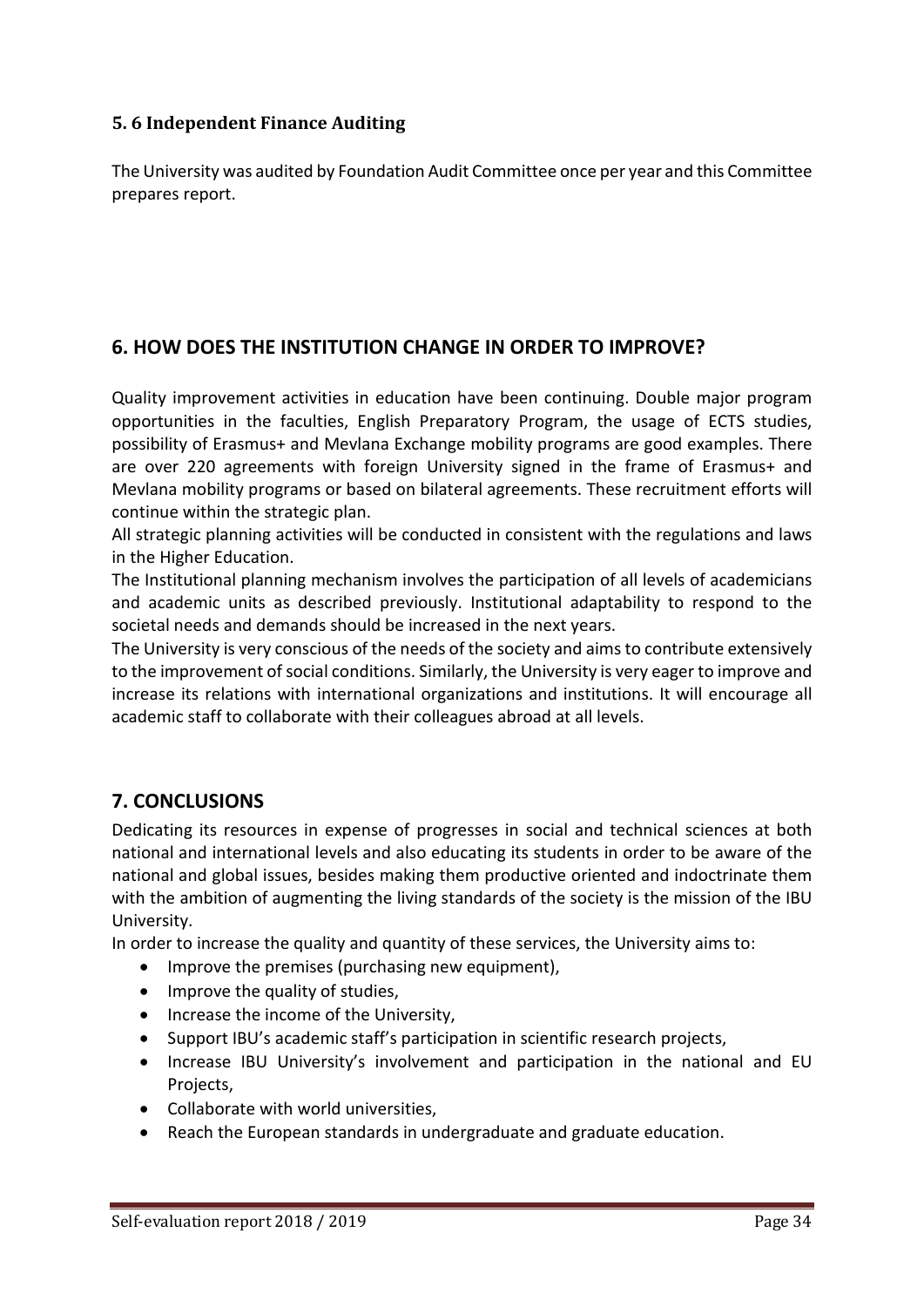## <span id="page-34-0"></span>**8. REFERENCES**

1. International Balkan University, *Self- Evaluation Report* (2012-2013), Skopje.

2. International Balkan University, *Self-Evaluation Report* (2013-2014), Skopje

3. International Balkan University, *Self-Evaluation Report* (2015-2016), Skopje

4. International Balkan University, *Self-Evaluation Report* (2016-2017), Skopje

5. International Balkan University, Self-Evaluation Report (2017-2018), Skopje

5. International Balkan University, (2018-2019) *Satisfaction of Students from Courses, Instructors and University - Satisfaction Assessment Form* (SAF). Skopje

6. International Balkan University, (2018-2019) Academic's Yearly Performance Reports. Skopje

7. International Balkan University, Strategic Plan (2018). Appendix 9.2., Skopje

7. Stefanie Hofmann (2006), *Mapping external quality assurance in Central and Eastern Europe -A comparative survey by the CEE. A*vailable from: **http**://www.enqa.net/pubs.lasso**.**  [Accessed 26/11/2014].

8. The UL Quality Assurance Report (2011). Available from [https://www.uni](https://www.uni-lj.si/university/quality/self_evaluation_report/)[lj.si/university/quality/self\\_evaluation\\_report/.](https://www.uni-lj.si/university/quality/self_evaluation_report/)

9. Universidade Nova de Lisboa Self-evaluation Report (2009). Available from http://www.itqb.unl.pt/about-us/organization/self-evaluation-report-unl.

10. Trends in Quality Assurance, A SELECTION OF PAPERS FROM THE 3RD EUROPEAN QUALITY ASSURANCE FORUM (2009). Available from https://enqa.eu/indirme/papers-andreports/associated-reports/Trends\_in\_Quality\_Assurance.pdf

11. EGE University - *Self-Evaluation Report* (2007). Available from [http://euspk.ege.edu.tr/files/selfevaluationreport.pdf.](http://euspk.ege.edu.tr/files/selfevaluationreport.pdf)

12. University "St. Kliment Ohridski" Technology-technical faculty, Self-evaluation Report(2015), http://www.ttfv.uklo.edu.mk/index.php/mk/kvalitet/samoevaluacija

13. Andree Sursock and Hanne Smidt (2010) *Trends 2010: a decade of change in European Higher Education European University Association.* Available from http://www.eua.be.

14. Faculty of Technology and Metallurgy (20014-2015) *Self Evaluation Report*, Skopje, 2015 15. Academic Workload Guidelines (2012) Available from http:// www.humanresources.utas.edu.au.

## <span id="page-34-1"></span>**9. APPENDIXES**

- 9.1 Regulations and procedures
- 9.1.1 Statute
- 9.1.2 Senate Regulations
- 9.1.3 First Cycle Studies Regulations
- 9.1.4 Second Cycle Studies Regulations
- 9.1.5 Regulations on ECTS
- 9.1.6 Regulations on Evaluation of Transfer
- 9.1.7 Calculation of Average Points of Transcript
- 9.1.8 Regulations on Examinations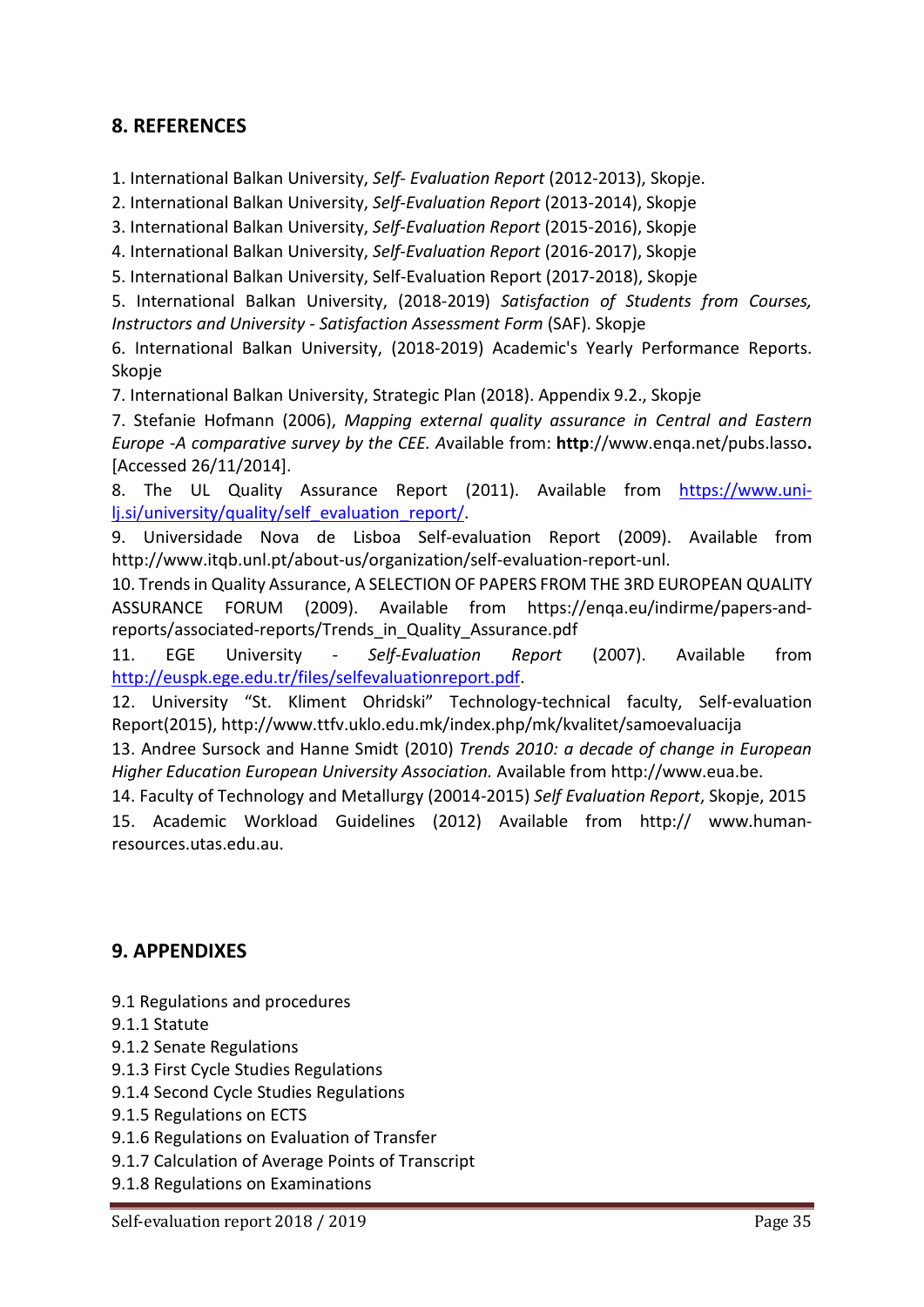- 9.1.9 Student Disciplinary Regulations
- 9.1.10 Regulations on Student Advisory
- 9.1.11 Regulations on PhD students
- 9.1.12 Student ID Numbering Procedure
- 9.1.13 Projects 1 and 2 Regulations
- 9.1.14 Regulations on Attendance
- 9.1.15 For a Better Teaching Environment
- 9.1.16 Practical Training Regulations
- 9.1.17 Course Summary Catalog
- 9.2 IBU Strategic plan
- 9.3 University Self Evaluation Report 2018/2019- Tables
- 9.3.1 Part H Equipment
- 9.3.2 Part G Participation in projects
- 9.3.3 Part G Total number of participants in conferences, symposia, seminars
- 9.3.4 Part G Number of publications
- 9.3.5 A Compendium
- 9.3.6 Part F Student's Activities
- 9.3.7 Proposal for Establishing Alumni Association at IBU
- 9.3.8 Alumni Addressing Letter
- 9.3.9 Application Form
- 9.3.10 Alumni addresses
- 9.3.11 Proposal for Establishing Career Center at IBU
- 9.3.12 Proposal for Establishing Student Support Service
- 9.4 Faculty Self Evaluation Report- Tables
- 9.4.1 Faculty of Economics
- 9.4.2 Faculty of Engineering
- 9.4.3 Faculty of Communications
- 9.4.4 Faculty of Humanities and Social Sciences
- 9.4.5 Faculty of Education
- 9.4.6 Faculty of Art and Design
- 9.4.7 Faculty of Law
- 9.5 SWOT Analysis
- 9.6 Student's Satisfaction Survey- Final Report
- 9.6 Library Resources
- 9.7 Educational Laboratories

9.8.1 A project proposal on establishment and use of science and engineering laboratory for the Faculty of Engineering at the International Balkan University

9.8.2 Project proposal for the establishment of the Educational laboratory in Physics

- 9.8.3 IBU supercomputing centre of education and research
- 9.8.4 Proposal for acquiring necessary working conditions for the students of Architecture (Faculty of Engineering) in the facilities of IBU
- 9.8.5 Graphic Design Laboratory

9.9 Study programmes

- 9.9.1 Faculty of Economic and Administrative Sciences
- 9.9.1.1 International Economic Relations

9.9.1.2 Management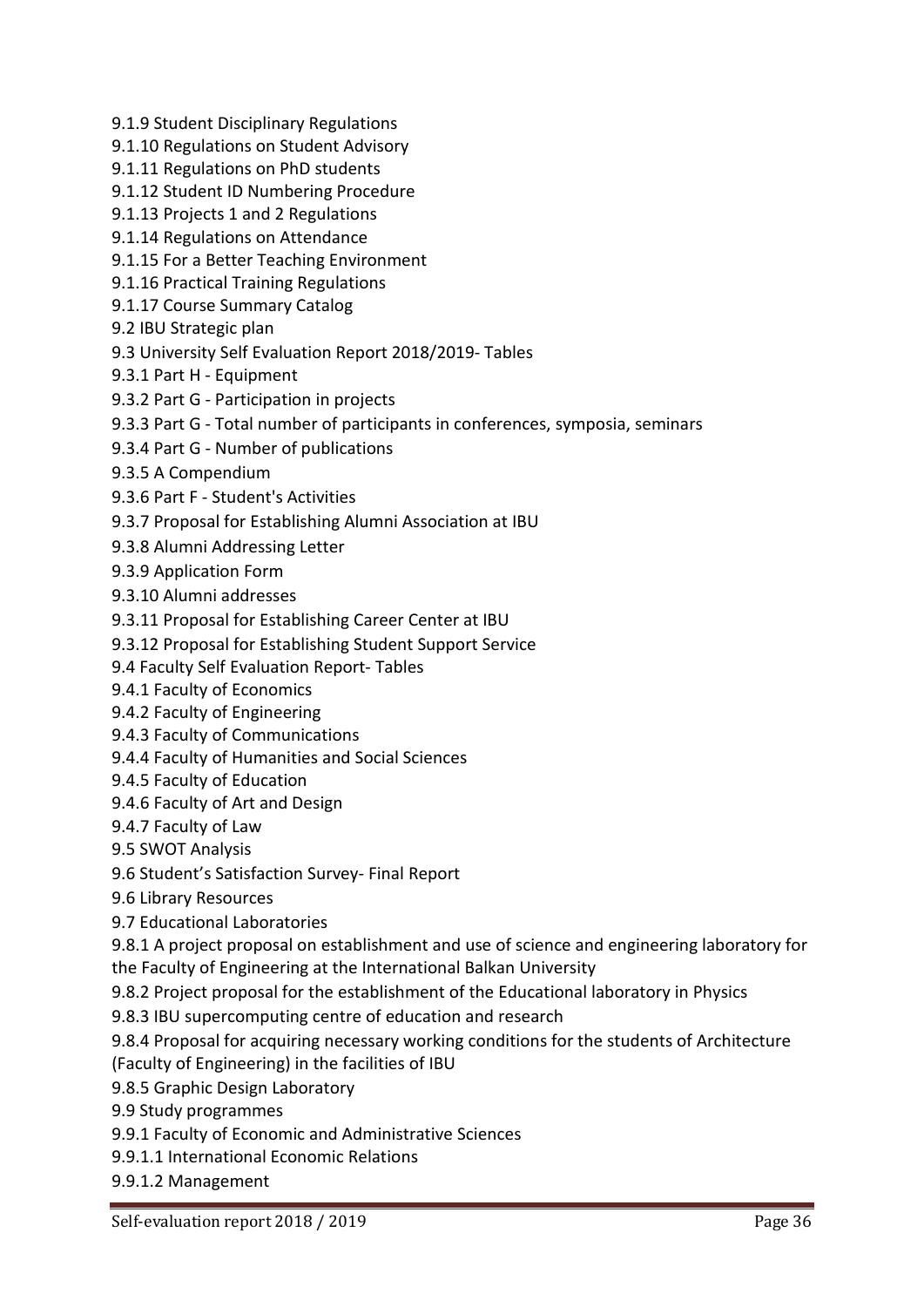- 9.9.1.3 Banking and Finance
- 9.9.2 Faculty of Engineering
- 9.9.2.1 Industrial Engineering
- 9.9.2.2 Computer Engineering
- 9.9.2.3 Civil Engineering
- 9.9.2.5 Architecture
- 9.9.3 Faculty of Communication
- 9.9.3.1 Public Relations
- 9.9.3.2 New Media and Communications
- 9.9.4 Faculty of Humanities and Social Sciences
- 9.9.4.1 Psychology
- 9.9.4.2 Political Sciences
- 9.9.5 Faculty of Education
- 9.9.5.1 Psychological Counseling and Guidance
- 9.9.5.2 English Language Teaching
- 9.9.5.3 Turkish Language Teaching
- 9.9.6 Faculty of Fine Arts
- 9.9.6.1 Graphic Design
- 9.9.6.2 Visual Art
- 9.9.7 Faculty of Law
- 9.9.7.1 Legal Studies
- 9.10 Staff Engagement
- 9.11 Bulletins
- 9.12 Templates
- 9.12.1 Academic's Yearly Performance Report- AYPERs
- 9.12.2 Assistant Evaluation Report
- 9.12.3 Semester Course Registration Form
- 9.12.4 Graduation Project Forms
- 9.12.5 Project Template
- 9.12.6 Course Success Report
- 9.12.7 Satisfaction of Students from Courses, Instructors and University
- Satisfaction Assessment Form (SAF)
- 9.12.8 Faculty Staff Engagement
- 9.12.9 Department Staff Engagement
- 9.12.10 CV
- 9.12.11 Syllabus
- 9.12.12 Internship Work Book
- 9.12.13 Course Attendance Sign Up Sheet
- 9.12.14 Course Attendance Report Template
- 9.12.15 Daily Lecture Signature Schedule
- 9.12.16 Student Attendance Exam Template
- 9.12.17 Exam Report
- 9.12.18 Exam Documents Delivery Certificate
- 9.12.19 Excused Permit Document
- 9.12.20 Monthly Lecture Burden